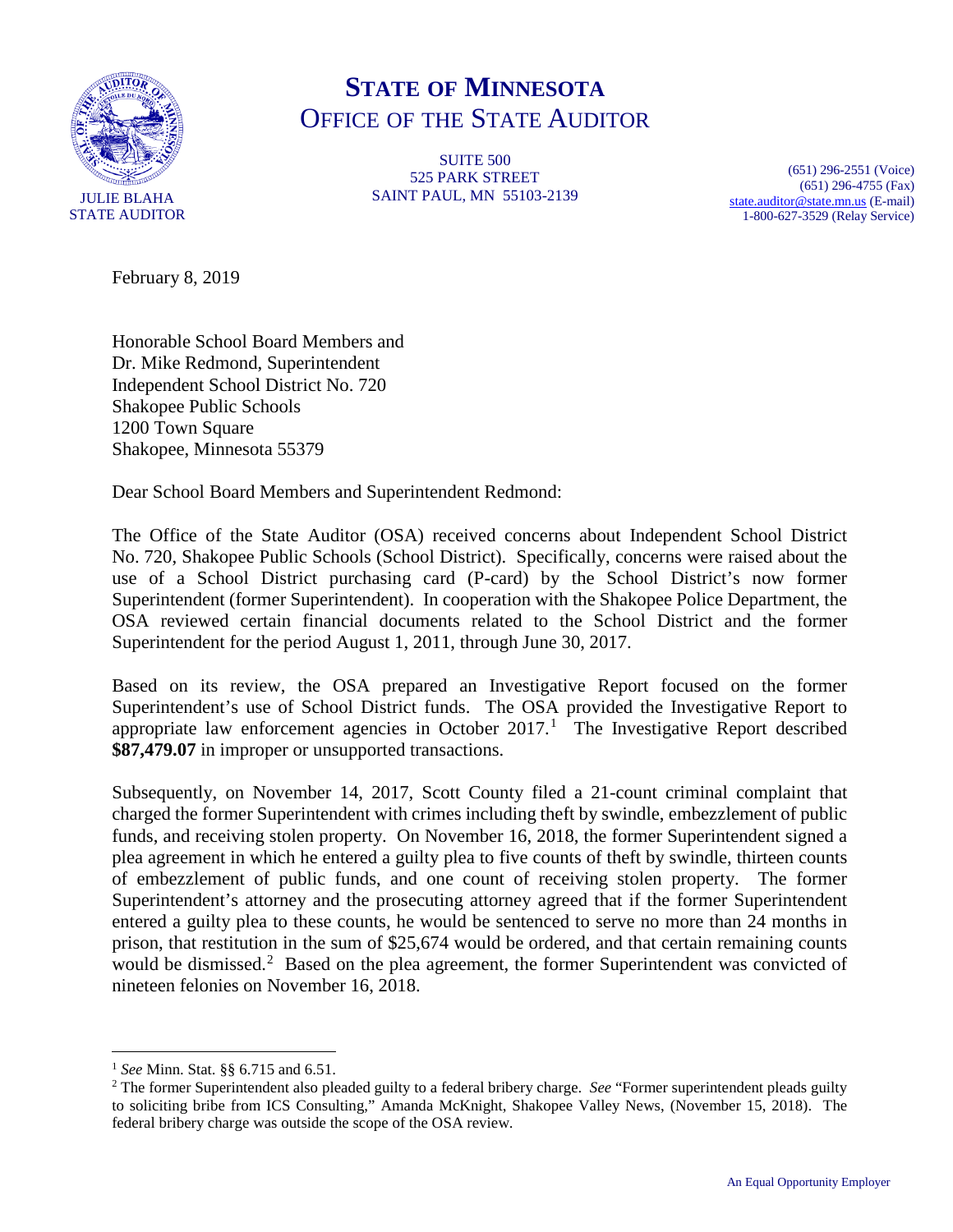A public version of the OSA Investigative Report is enclosed with this letter, and is now available to the public as well.

The OSA's review that led to the Investigative Report regarding the former Superintendent's use of School District funds included a review of the School District's processes, practices, and policies regarding the use of School District funds. This letter provides observations and recommendations to the School District to help it better protect School District funds in the future.

# **Background**

By law, the care, management, and control of an independent school district is vested in a board of directors known as the school board.<sup>[3](#page-1-0)</sup> The school board must "superintend and manage the schools of the district; adopt rules for their organization, government, and instruction; keep registers; and prescribe textbooks and courses of study."[4](#page-1-1) The school board must employ a superintendent, "who shall be an ex officio nonvoting member of the school board."<sup>[5](#page-1-2)</sup> Each school board member "shall receive training in school finance and management developed in consultation with the Minnesota School Boards Association."<sup>[6](#page-1-3)</sup>

Additionally, as the Minnesota School Boards Association suggests, high-performing school boards should hold the superintendent accountable for compliance with written school board policies and accept ultimate responsibility for fiscal oversight. $7$ 

As discussed in the Investigative Report, the School Board approved a P-card procedures manual that communicated policies and procedures for use by the cardholder.<sup>[8](#page-1-5)</sup> The former Superintendent was a P-card holder throughout his six-year employment. The School Board also established reimbursement procedures to govern certain requests for reimbursement to be made by the former Superintendent.<sup>[9](#page-1-6)</sup>

<span id="page-1-0"></span> <sup>3</sup> *See* Minn. Stat. § 123B.09, subd. 1.

<span id="page-1-1"></span><sup>4</sup> *See* Minn. Stat. § 123B.09, subd. 8.

<span id="page-1-2"></span><sup>5</sup> Minn. Stat. § 123B.143, subd. 1.

<span id="page-1-3"></span><sup>&</sup>lt;sup>6</sup> See Minn. Stat. § 123B.09, subd. 2.<br><sup>7</sup> See Standards for School Board Leadership available at <u>www.mnmsba.org/Standards</u>.

<span id="page-1-5"></span><span id="page-1-4"></span><sup>&</sup>lt;sup>8</sup> SHAKOPEE PUBLIC SCHOOLS MASTERCARD PURCHASE CARD PROGRAM, Procedures Manual.

<span id="page-1-6"></span><sup>9</sup> *See* the attached Investigative Report (ADDENDUM TO EMPLOYMENT AGREEMENT FOR THE SUPERINTENDENT OF SCHOOLS OF INDEPENDENT SCHOOL DISTRICT #720, dated January 13, 2014.) and (MEMORANDUM OF UNDERSTANDING, dated July 11, 2011.). The School District hired the former Superintendent in 2011. He resigned effective June 30, 2017.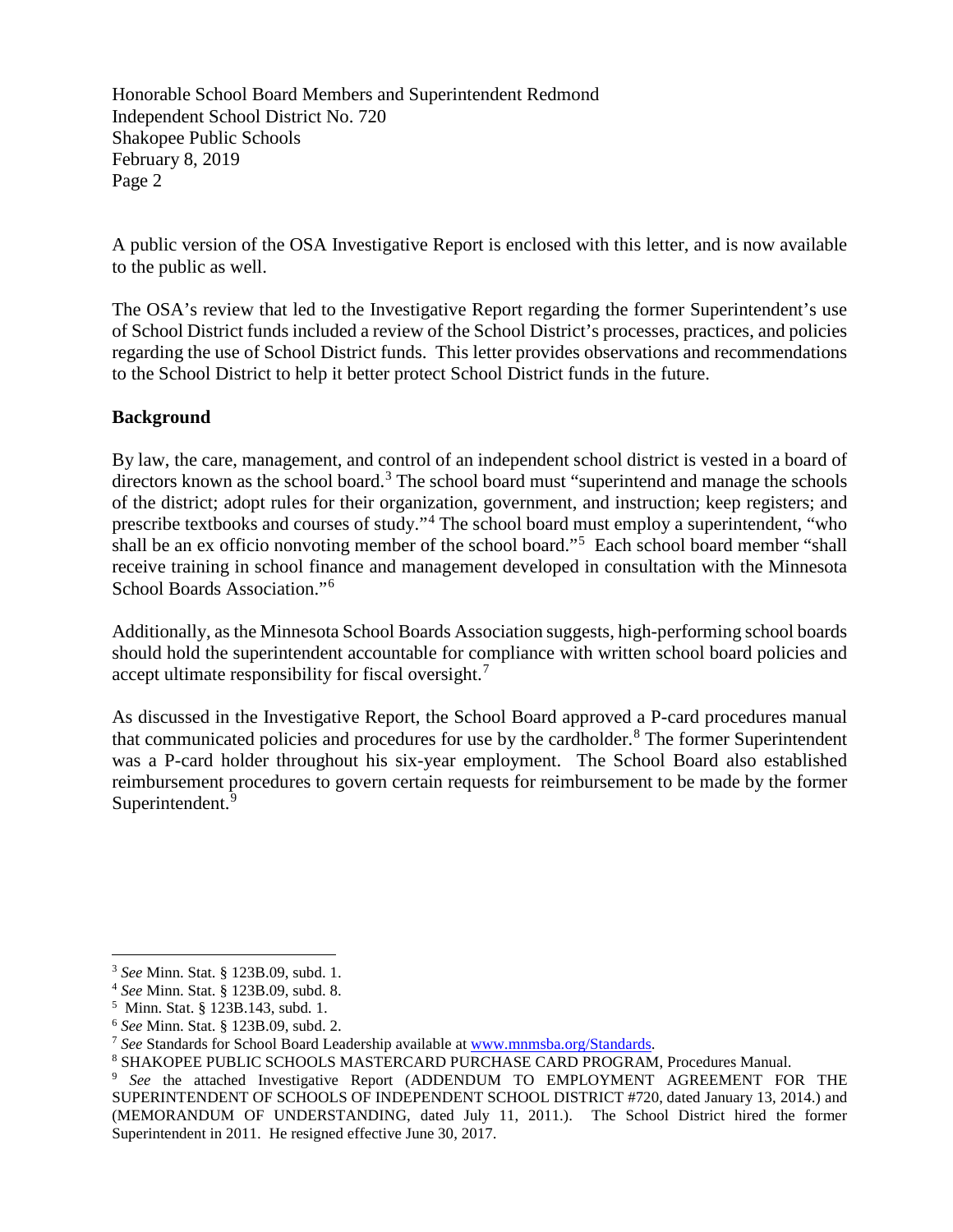#### **Areas of Concern**

# **1. The School Board did not hold the former Superintendent accountable for compliance with its written P-card policies and procedures.**

During the OSA's review, the OSA identified numerous purchases that were improper and unsupported. Most of these transactions appeared to have been initiated by the former Superintendent using a School District-issued purchasing card (P-card). As the Investigative Report notes, the P-card procedures manual stated that the P-card "**is not** to be used for **personal purchases**" and requires the retention of "all original receipts for goods purchased."<sup>[10](#page-2-0)</sup> Additionally the P-card procedures manual stated that the cardholder must "attach all detailed receipts" to a transaction list and provide this documentation to "a Supervisor for approval and a signature."[11](#page-2-1)  The P-card procedures manual required that the Finance Committee approve the former Superintendent's P-card activity.<sup>[12](#page-2-2)</sup>

Over approximately 6-years the former Superintendent did not follow the written procedures in the P-card manual. He used School District funds to make personal purchases and failed to provide proper supporting receipts.

Information provided to the OSA indicated that neither the School Board nor its Finance Committee reviewed transaction lists or detailed receipts for the former Superintendent's P-card transactions. The School Board did not establish a process to review the former Superintendent's compliance with written P-card policies and procedures. Further, it appears the only individuals who critically reviewed the former Superintendent's P-card purchases were individuals who reported to him. These control weaknesses allowed misuse of School District funds.

#### Recommendation

The OSA recommends the School Board review its process for supervising its superintendent. We urge the School Board to implement specific procedures to confirm that the superintendent operates in accordance with the School Board policies and procedures and is accountable to the School Board for his or her spending. For example, The GFOA suggests, in its guidance on using purchasing cards, periodic audits of card activity and regular reconciliations by a supervisor.<sup>[13](#page-2-3)</sup>

<span id="page-2-0"></span> <sup>10</sup> *See* Attached Investigative Report pages 3 and 10.

<span id="page-2-2"></span><span id="page-2-1"></span><sup>11</sup> *See* SHAKOPEE PUBLIC SCHOOLS MASTERCARD PURCHASE CARD PROGRAM, Procedures Manual. <sup>12</sup> *Id*.

<span id="page-2-3"></span><sup>13</sup> *See* [http://www.gfoa.org/purchasing-card-programs.](http://www.gfoa.org/purchasing-card-programs)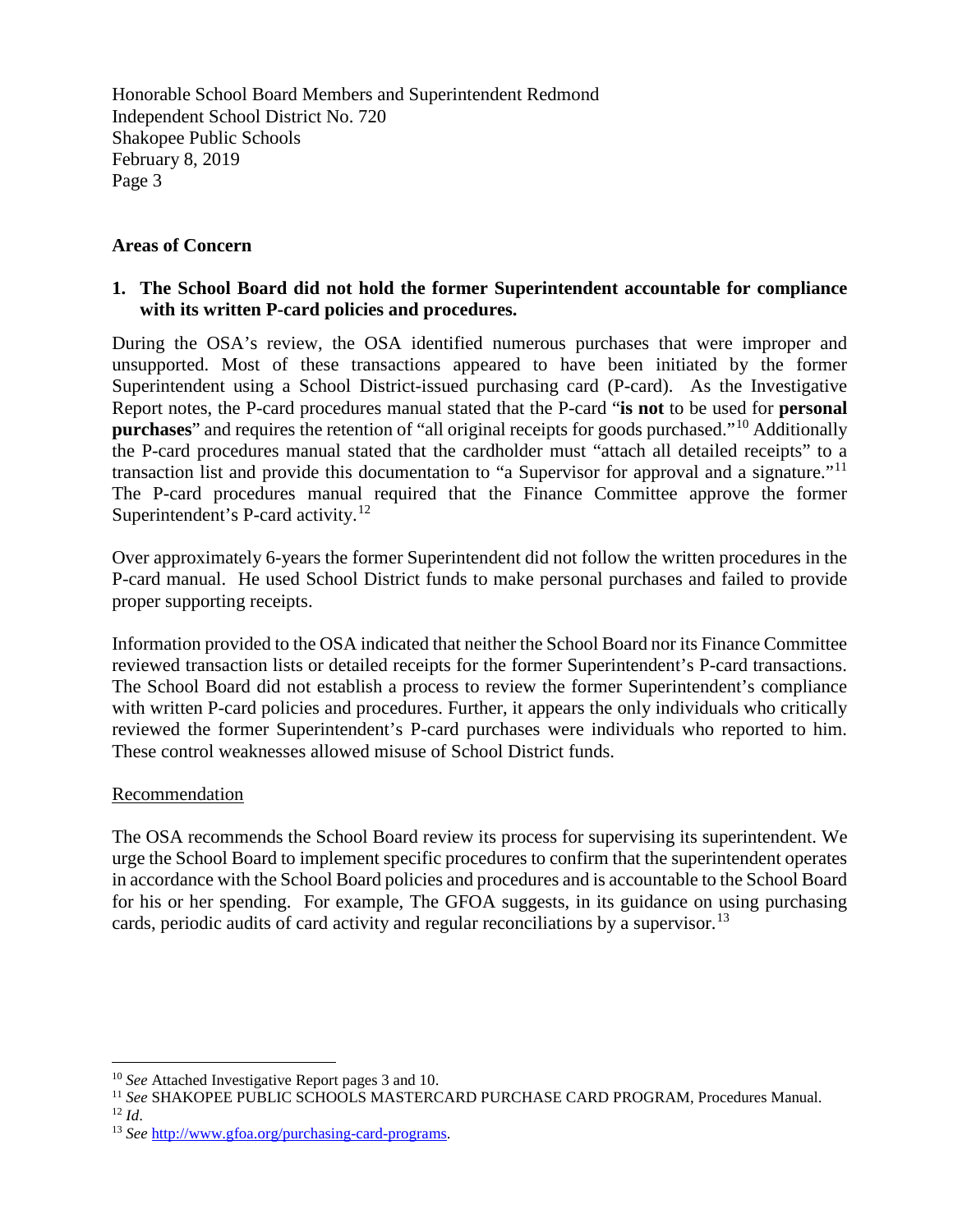#### **2. The School Board did not oversee requests for reimbursement by the former Superintendent in accordance with the terms of certain agreements.**

As documented in the Investigative Report, the OSA reviewed requests for reimbursement and documents provided by the former Superintendent for receipt of an adoption reimbursement benefit he had negotiated to receive.<sup>[14](#page-3-0)</sup> In the underlying agreement between the former Superintendent and the School Board, the School Board maintained responsibility to approve School District disbursements to reimburse the former Superintendent for eligible expenses.<sup>[15](#page-3-1)</sup> However, the former Superintendent "sought and received payments outside the reimbursement process provided for in the Adoption Reimbursement Addendum" and, as a result, the School District incurred costs in excess of the afforded benefit amount.<sup>16</sup>

The School Board did not oversee all requests for reimbursement made by the former Superintendent to ensure compliance with the terms of the negotiated adoption reimbursement benefit.

#### **Recommendation**

The OSA recommends the School Board critically review and formally approve transactions that it has committed itself to oversee. It should carefully review expenditures to ensure that they are authorized and that proper documentation has been obtained.

#### **3. The School Board did not create a control environment favorable to accountability**

An entity's control environment provides the foundation for its internal control system. An effective internal control system promotes legal compliance and the prevention and detection of unauthorized use of public funds. A school board should oversee the school district's internal control system, and should demonstrate a commitment to integrity and ethical values.

Concerns about the former Superintendent's spending were raised as early as the beginning of 2017. The School District did not report these concerns to the OSA as required by Minnesota law, despite evidence of improper expenditures and a lack of effective internal controls.<sup>[17](#page-3-3)</sup>

<span id="page-3-0"></span> <sup>14</sup> *See* Attached Investigative Report, pp. 4-5.

<span id="page-3-1"></span><sup>&</sup>lt;sup>15</sup> ADDENDUM TO EMPLOYMENT AGREEMENT FOR THE SUPERINTENDENT OF SCHOOLS OF INDEPENDENT SCHOOL DISTRICT #720, dated January 13, 2014. In this agreement, the School Board assigned to the Executive Committee, which by policy should have been an advisory body, responsibility to approve these disbursements. *See* School Board Policy 213 (School Board Committees).

<span id="page-3-2"></span><sup>16</sup> *See* Attached Investigative Report page 5.

<span id="page-3-3"></span> $17$  An employee or public officer of a political subdivision who discovers evidence of theft, embezzlement, or unlawful use of public funds or property must promptly report to law enforcement and promptly report in writing to the state auditor a detailed description of the alleged incident or incidents. Minn. Stat. § 609.456, subd. 1.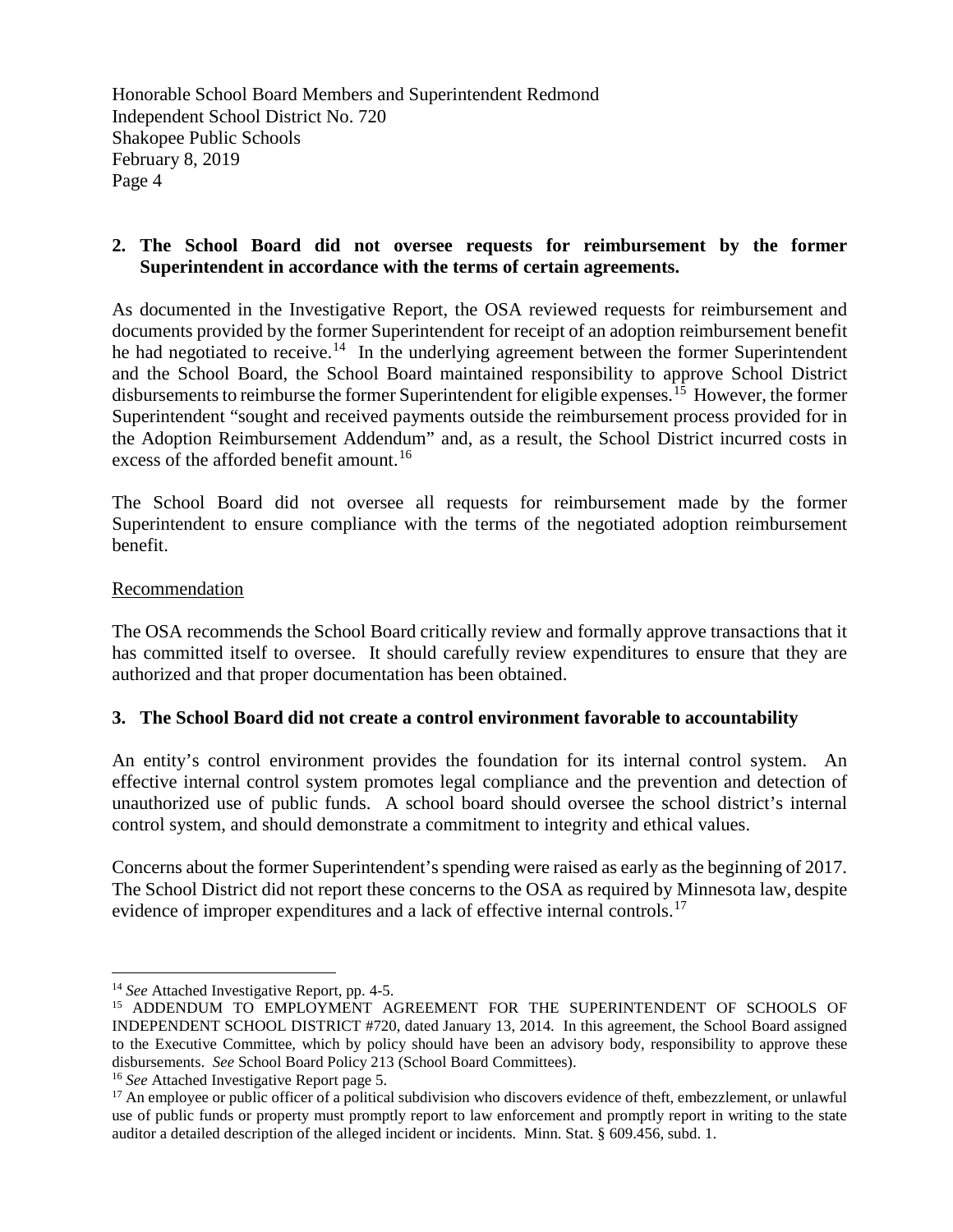#### Recommendation

The OSA recommends that the School Board demonstrate a commitment to integrity and ethical values by encouraging an environment in which internal controls are valued and supported. Department heads should not be allowed to override internal controls. The School District should create an environment where employees feel comfortable reporting breaches in internal control procedures without fear of retaliation. Employees need to know to whom their concerns should be reported; and they need to feel confident that such concerns will be addressed. All employees should understand that they share in the School District's responsibility to protect public funds.

School District officers and employees who discover evidence of theft, embezzlement or unlawful use of public funds or property, should promptly report a description of the incident or incidents to law enforcement and to the OSA.[18](#page-4-0)

**\* \* \***

Please provide a written response to the Office of the State Auditor by **March 1, 2019**, detailing how the School District will implement these recommendations.

Thank you in advance for your attention to this matter. If you have any questions, please feel free to contact me.

Sincerely,

*/s/ Mark F. Kerr*

Mark F. Kerr, JD, CFE Special Investigations Director Office of the State Auditor (651) 296-4717

Encl.

<span id="page-4-0"></span> <sup>18</sup> *See* Minn. Stat. § 609.456, subd. 1.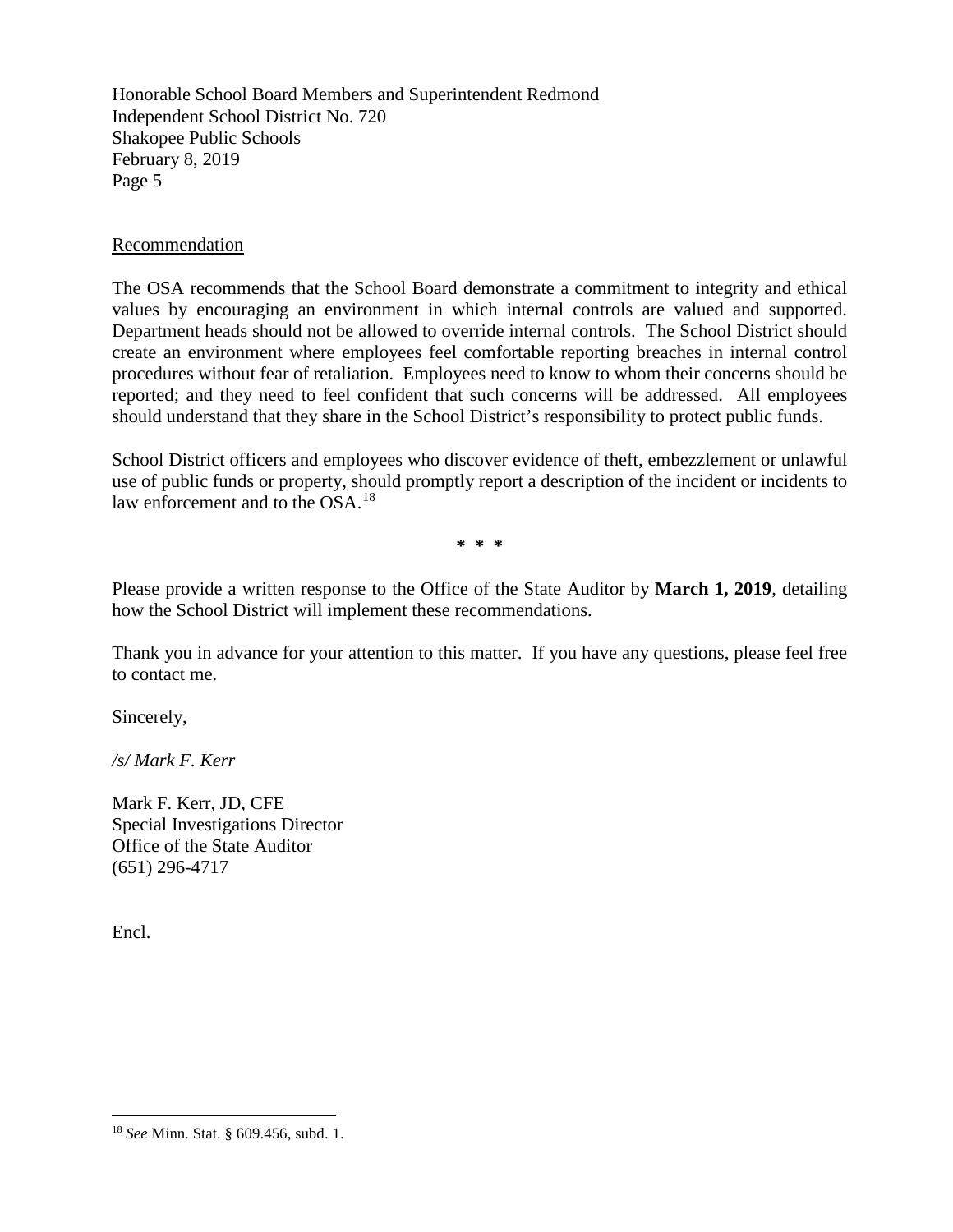

# **STATE OF MINNESOTA** OFFICE OF THE STATE AUDITOR

SUITE 500 525 PARK STREET SAINT PAUL, MN 55103-2139

(651) 296-2551 (Voice) (651) 296-4755 (Fax) [state.auditor@state.mn.us](mailto:state.auditor@state.mn.us) (E-mail) 1-800-627-3529 (Relay Service)

# **INVESTIGATIVE REPORT Independent School District No. 720, Shakopee Public Schools**

# **October 25, 2017**

# **PUBLIC VERSION[1](#page-5-0)**

The Office of the State Auditor (OSA) received concerns about Independent School District No. 720, Shakopee Public Schools (School District). Specifically, concerns were raised about the use of a School District purchasing card by the School District's former Superintendent.<sup>[2](#page-5-1)</sup>

The OSA contacted the School District and the Shakopee Police Department (Police Department). In cooperation with the Police Department, the OSA examined activity reports for the School District purchasing card (P-card) issued to the former Superintendent, School District checks written to the former Superintendent, available supporting receipts, and other information. The OSA also reviewed financial documents obtained from the School District. The OSA reviewed these documents for the period August 1, 2011, through June 30, 2017. Based on review of the information provided, the OSA identified **\$87,479.07** in improper or unsupported transactions as  $follows:<sup>3</sup>$  $follows:<sup>3</sup>$  $follows:<sup>3</sup>$ 

- 1. Improper transactions of **\$81,999.14** included:
	- a. personal and non-business travel purchases;
	- b. misleading support for, and excessive, adoption benefit reimbursements;
	- c. purchases of alcohol;
	- d. purchases of sports memorabilia;
	- e. unmonitored purchases of electronics and accessories;
	- f. payments for Amazon Prime, Sam's Club, the U of M Alumni Association and other memberships or subscriptions;
	- g. apparent non-business related purchases, including televisions, a gaming system, jewelry, and clothing;
	- h. unexplained/unsupported iTunes purchases;
	- i. an apparent purchase of event tickets;

<span id="page-5-0"></span> $1$  A not public version of the Investigative Report was provided to law enforcement on October 25, 2017.

<span id="page-5-1"></span><sup>&</sup>lt;sup>2</sup> This Investigative Report covers certain issues reviewed by the OSA. Nothing herein should be interpreted to imply the absence of other issues or approval of any act or transaction not mentioned. We understand that law enforcement is continuing its investigative work and that additional information may exist or arise.

<span id="page-5-2"></span><sup>&</sup>lt;sup>3</sup> For purposes of this report, "improper transactions" generally describes transactions for items, services, or purposes not authorized by law; "unsupported transactions" generally describes those transactions for which proper supporting documentation required to validate a purchase is lacking.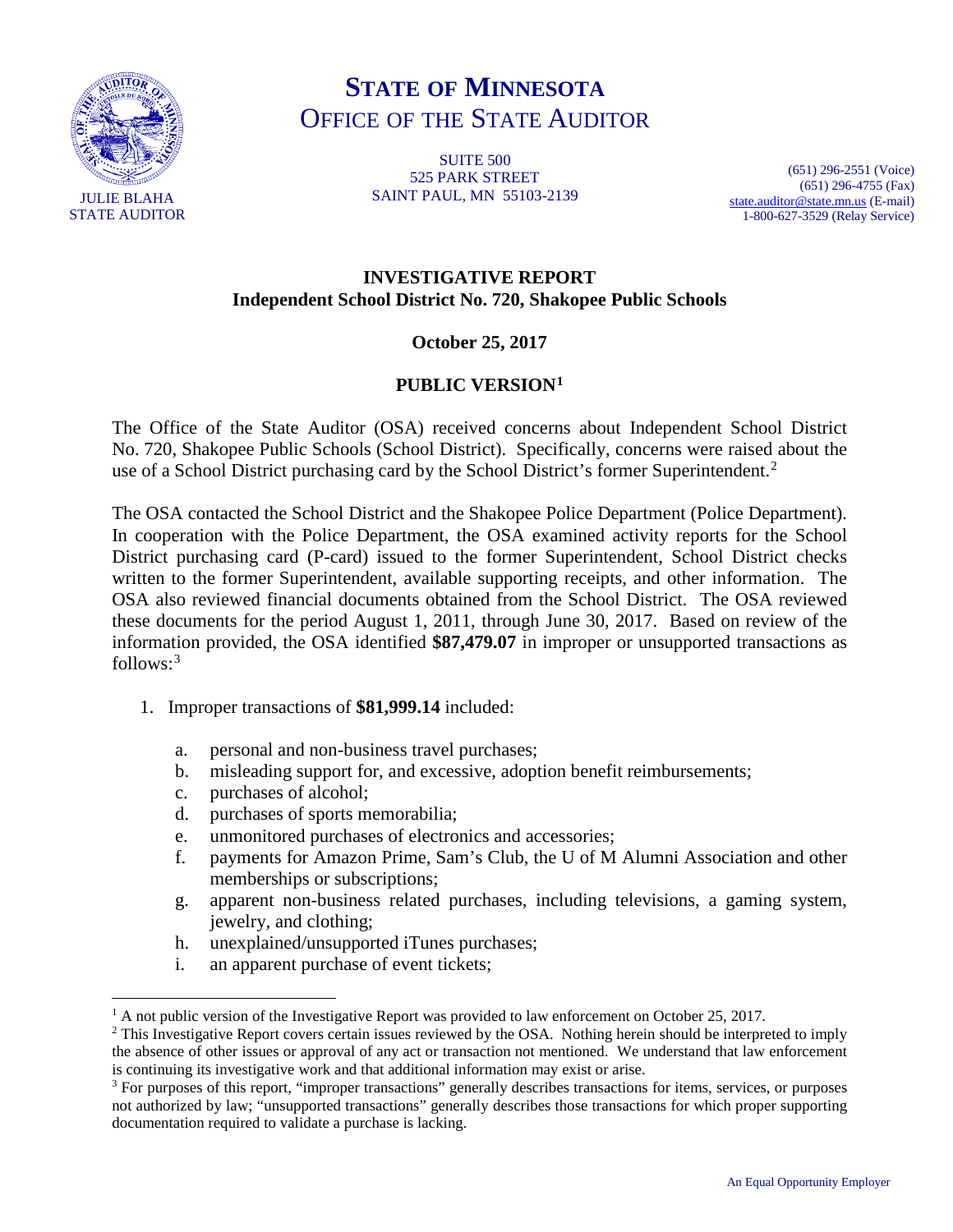- j. a fundraising Gala purchase that included tickets to the event and a donation for a health care facility; and
- k. purchases through DNA and ancestry websites.
- 2. Unsupported transactions of **\$5,479.93** included:
	- a. food and restaurant purchases,
	- b. hotel purchases,
	- c. purchases at cell phone stores, and
	- d. other purchases.

In addition, the OSA identified other questionable transactions:

- 1. P-card food purchases supported with receipts that lacked sufficient detail to determine whether they served a public purpose totaling \$4,358.84.
- 2. Apparent requests for School District reimbursement for a television, carpet installation, lawn supplies, and a new faucet (and related supplies) totaling \$3,261.28 under an employment contract addendum that provided for reimbursement for "reasonable moving expenses incurred."[4](#page-6-0) The OSA questions whether these reimbursements should have been considered "reasonable moving expenses."

This report summarizes the OSA's findings.

#### **Background**

The School District hired the former Superintendent in 2011. The duties of the superintendent of an independent school district include supervising schools in the district, making recommendations regarding employment and dismissals of teachers, superintending grading practices and examinations and performing other duties prescribed by the school board.<sup>[5](#page-6-1)</sup> The School District's website described the former Superintendent as being in charge of the leadership and administration of the School District and described him as the Chief Executive Officer charged with reporting to and administering the policies of the School Board. He resigned effective June 30, 2017.

<span id="page-6-1"></span><span id="page-6-0"></span><sup>&</sup>lt;sup>4</sup> The cost of the television was \$1,159.99, but this amount was reduced by \$361.42 in an apparent effort to keep the amount reimbursed within the moving expense reimbursement benefit limit  $(\$1,159.99 - \$361.42 = \$798.57)$ . <sup>5</sup> *See* Minn. Stat. § 123B.143, subd. 1.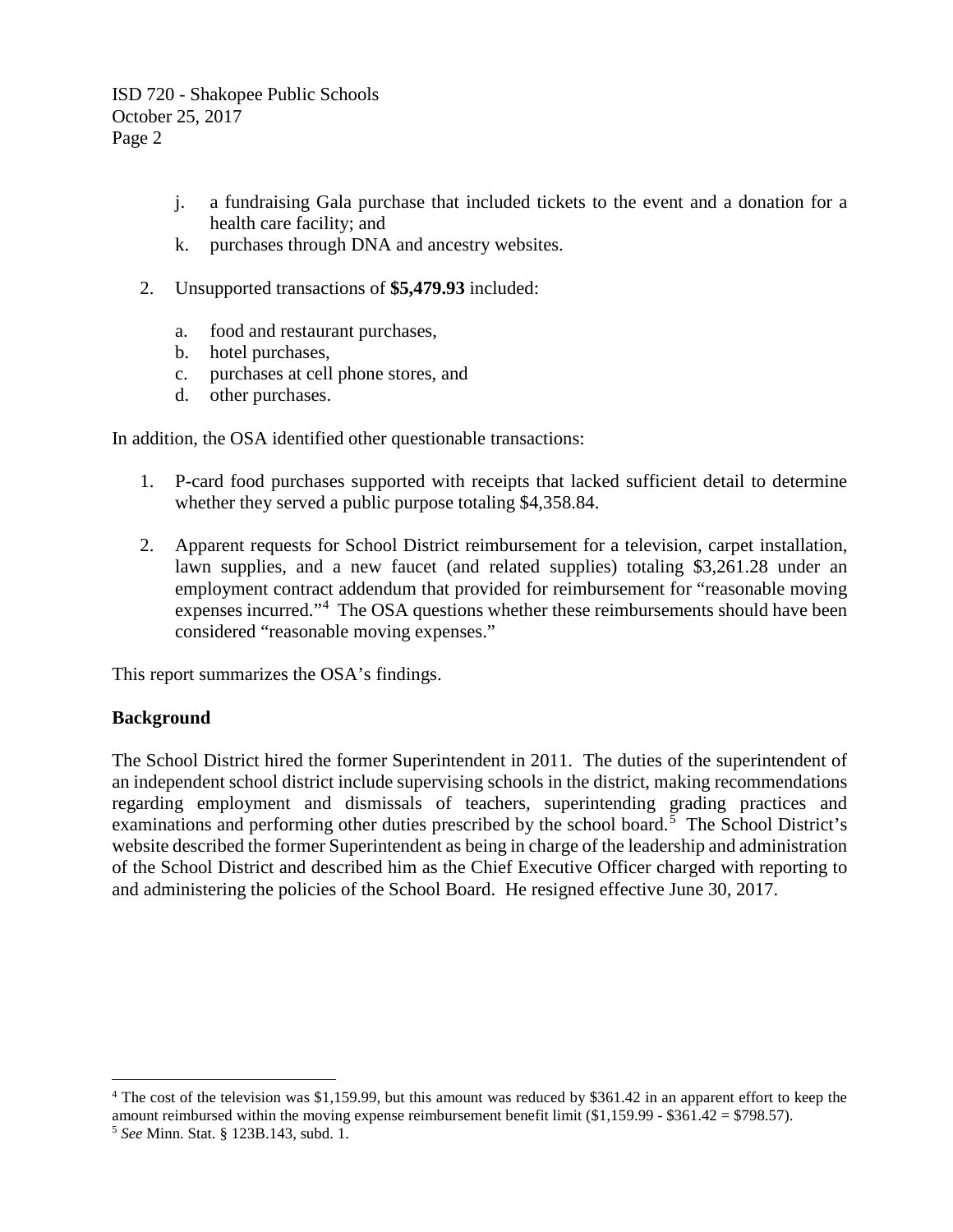#### **Improper Transactions**

Expenditure of public funds requires that there be both authority and a public purpose.<sup>[6](#page-7-0)</sup> Authority may be specifically stated in a statute or implied as necessary to do something that is expressly authorized.<sup>[7](#page-7-1)</sup> A public purpose has been defined by the Minnesota Supreme Court as "[s]uch an activity as will serve as a benefit to the community as a body and which, at the same time, is directly related to the functions of government."[8](#page-7-2)

The legal authority for an independent school district to use credit cards is found in Minn. Stat. § 123B.02, subd. 23. This statute provides that if a school district officer or employee makes or directs a credit card purchase that is not approved by the school board, the officer or employee "is personally liable for the amount of the purchase."

The Shakopee Public Schools MasterCard Purchase Card Program, Procedures Manual, stated that the P-card "**is not** to be used for **personal purchases**." It went on to say that the P-card was "issued in your name and it will be assumed that any purchases made against the [P-card] will have been made by you." It stated that use of the P-card "not in accordance with the guidelines established for this program will result in revocation of the card and termination of your employment."<sup>[9](#page-7-3)</sup>

On August 10, 2011, the former Superintendent signed an "Acknowledgement of Receipt of the MasterCard Purchase Card" form which affirmed that he had "received a copy of the procedure manual explaining the use and responsibilities" of the P-card and that it was to be used solely for business purchases, not personal purchases.<sup>[10](#page-7-4)</sup> The former Superintendent also affirmed in the Acknowledgement that he was responsible for reconciling monthly statements and maintaining accurate accounting records.

On the same date, the former Superintendent signed a "Terms of Revocation Form."<sup>[11](#page-7-5)</sup> In this form, he affirmed, "I understand that I am the only person authorized to make purchases with the Purchase Card issued to me and that such purchases must be in connection with my employment with, for the benefit of, and authorized by the Shakopee Public Schools."[12](#page-7-6) He also acknowledged that any misuse of the card would result in immediate termination of employment, while stating his understanding that the following items constitute misuse of the Purchase Card: personal purchases, unauthorized use by someone other than the cardholder, and fraudulent record keeping.

<span id="page-7-0"></span> <sup>6</sup> *See*, e.g., Op. Att'y Gen. 59a-22 (Dec. 4, 1934); 59a-22 (Nov.23, 1966).

<span id="page-7-1"></span><sup>7</sup> *See, e.g., Mangold Midwest Co. v. Village of Richfield*, 143 N.W. 2d 813, 820 (1966).

<span id="page-7-2"></span><sup>8</sup> *See Visina v. Freeman*, 89 N.W. 2d 635 (1958).

<span id="page-7-3"></span><sup>9</sup> SHAKOPEE PUBLIC SCHOOLS MASTERCARD PURCHASE CARD PROGRAM, Procedures Manual, p. 3.

<span id="page-7-4"></span><sup>&</sup>lt;sup>10</sup> ACKNOWLEDGEMENT OF RECEIPT OF THE MASTERCARD PURCHASE CARD, dated August 10, 2011; *see also* SHAKOPEE PUBLIC SCHOOLS MASTERCARD PURCHASE CARD PROGRAM, Procedures Manual. <sup>11</sup> TERMS OF REVOCATION FORM, dated August 10, 2011.

<span id="page-7-6"></span><span id="page-7-5"></span><sup>12</sup> *See also* Minn. Stat. § 123B.02, subd. 23 (A school district employee who makes a credit card purchase that is not approved by the school board "is personally liable for the amount of the purchase.").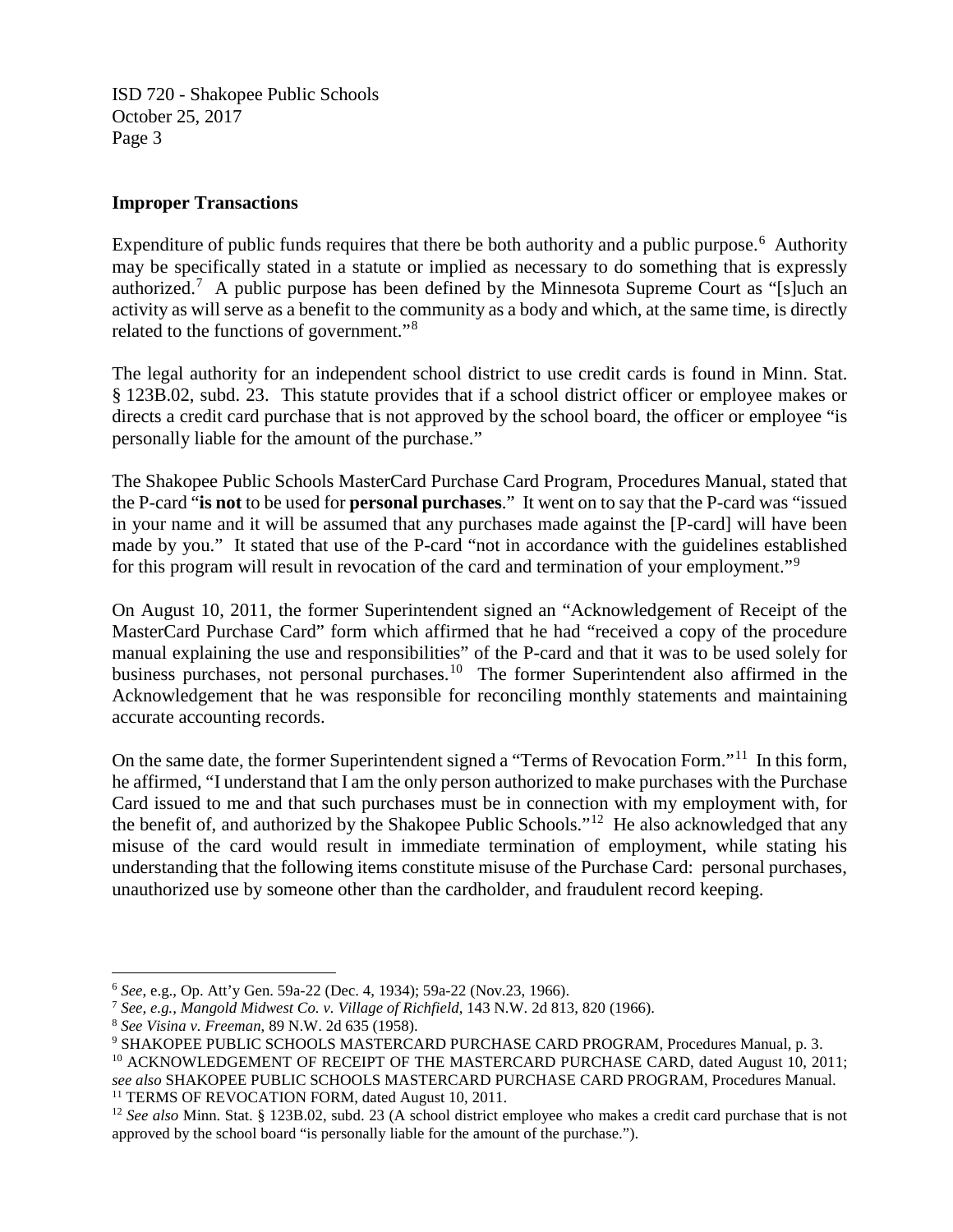During the OSA's review, the OSA identified several purchases made with the P-card that appear improper, and that appear to constitute misuse of the P-card.

#### **a) Personal and non-business travel purchases**

The OSA's review and information learned from law enforcement indicates that certain travelrelated purchases were not for School District business; they include apparently unused tickets for air travel, meal and hotel costs for motorcycle trips, and purchases for the former Superintendent and his spouse. The OSA identified **\$9,751.01** in non-business travel purchases. The former Superintendent wrote checks to reimburse the School District for some, but not all, of these purchases, which should not have been financed with public funds. A list of these transactions and subsequent payments is presented in **Attachment A**. [13](#page-8-0)

# **b) Misleading support for adoption benefit reimbursements and excessive adoption benefit payments**

In January 2014, the former Superintendent entered into an employment agreement with the School District, the term of which commenced July 1, 20[14](#page-8-1), and ended June 30, 2017.<sup>14</sup> The parties also executed an addendum to the agreement dated January 13, 2014, that provided the former Superintendent an adoption benefit (Adoption Reimbursement Addendum).<sup>[15](#page-8-2)</sup> The Adoption Reimbursement Addendum provided that the adoption benefit was "effective January 13, 2014, and carries through until June  $30<sup>th</sup>$ , 2017." The "Max benefit" was set at \$30,000, except that the Adoption Reimbursement Addendum authorized the Executive Committee to consider and approve "additional expenses in excess of 25% over max cap at their discretion."<sup>16</sup>

The Adoption Reimbursement Addendum also prescribed the procedures for approving adoption benefit reimbursements. It stated that eligible expenses "will be approved by the Executive Committee and will be submitted to the business office for reimbursement," and stipulated that the School District would pay the former Superintendent "via reimbursement of his expenses per approved receipts or documentation."

The OSA reviewed email correspondence between the former School Board Chair, and the former Director of Finance. These emails indicate only informal approval for the increase afforded to the former Superintendent per the addendum for a total max benefit of \$37,500 (Max Benefit).

<span id="page-8-1"></span><span id="page-8-0"></span><sup>&</sup>lt;sup>13</sup> This list includes what appears to be the purchase of a \$506.20 plane ticket for the wife of a School Board Member.  $^{14}$  EMPLOYMENT AGREEMENT FOR THE SUPERINTENDENT OF SCHOOLS OF INDEPENDENT SCHOOL DISTRICT #720, dated January 13, 2014.

<span id="page-8-2"></span><sup>&</sup>lt;sup>15</sup> ADDENDUM TO EMPLOYMENT AGREEMENT FOR THE SUPERINTENDENT OF SCHOOLS OF INDEPENDENT SCHOOL DISTRICT #720, dated January 13, 2014.

<span id="page-8-3"></span><sup>&</sup>lt;sup>16</sup> With Executive Committee approval, the Adoption Reimbursement Addendum, therefore, would permit a total benefit of up to \$37,500 (\$30,000 x 1.25 = \$37,500). For purposes of this report, the OSA does not express an opinion regarding the propriety of a school district providing this type of benefit to a school district employee.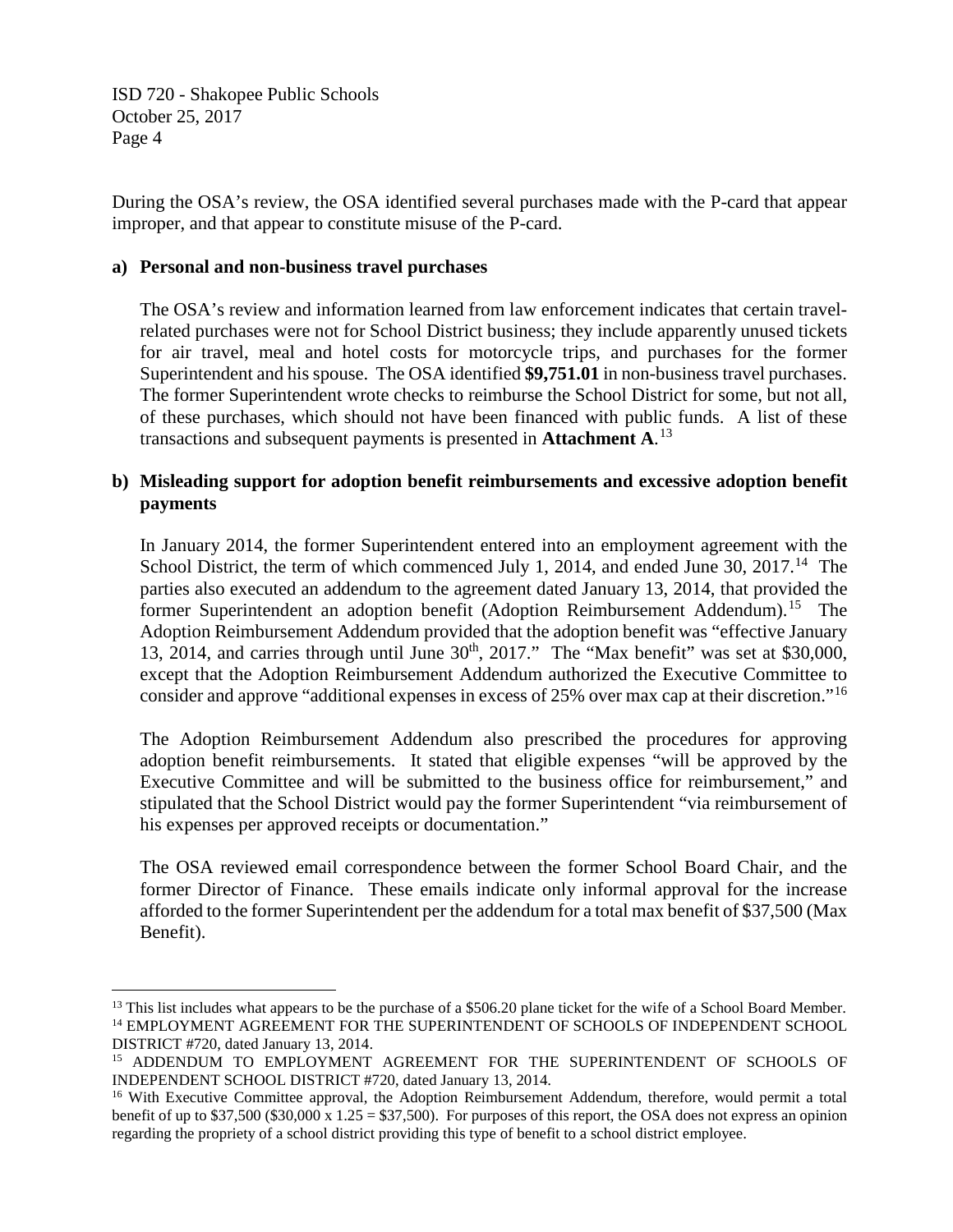> Nevertheless, the former Superintendent received \$37,500 in School District checks ostensibly for adoption-related expenses during the period January 27, 2014, to July 17, 2014. The former Superintendent provided documentation to the School District to support his claims for reimbursement. The School District paid the former Superintendent \$35,400 of this amount based on his submission of copies of several personal checks he signed with "ANLC" as the payee, supposedly for reimbursement of adoption expenses he incurred.

> The Police Department obtained and the OSA reviewed records from an adoption center and the former Superintendent's banking records. Although this benefit was supposed to be a reimbursement, it is apparent that the former Superintendent requested and received this money even though he had not incurred these costs at the time.

> Despite the School District having already paid the Max Benefit allowed by the Adoption Reimbursement Amendment, the following purchases were made with the P-card after July 17, 2014:

- travel purchases totaling \$4,723, made from August 20, 2014, to September 17, 2014;
- an October 1, 2014, purchase at the adoption center for \$2,750;
- an October 2, 2014, purchase at the adoption center for \$3,090; and
- an October 28, 2014, purchase at an adoption entity in Minneapolis, MN for \$1,762.

The School District did not have receipts or any other supporting documentation for this adoption-related P-card activity.

The OSA found that the former Superintendent submitted misleading documents to obtain certain reimbursements, and sought and received payments outside the reimbursement process provided for in the Adoption Reimbursement Addendum. In addition, despite exceeding his Max Benefit, he apparently used the P-card for purchases without providing supporting documentation. As a result, the OSA considers **\$47,725.38** of School District funds disbursed to or on behalf of the former Superintendent for adoption-related expenses to be improper. A list of these transactions is presented in **Attachment B**.

#### **c) Purchases of alcohol**

The former Superintendent apparently used the P-card to purchase at least **\$656.27** in alcohol. The former Superintendent wrote a personal check to the school district for \$58.84 to pay back some of these purchases.<sup>[17](#page-9-0)</sup> The OSA has long maintained that the purchase of alcohol at public expense does not serve a public purpose. A list of these transactions and subsequent payments is presented in **Attachment C**. [18](#page-9-1)

<span id="page-9-0"></span><sup>&</sup>lt;sup>17</sup> A list of purchases with hand-written notations provided to the OSA by the School District (discussed later in the Reimbursement/Refunds section of this report) indicated additional purchases of alcohol. These purchases are not included in this report, as there were no detailed receipts at the School District to substantiate this claim.

<span id="page-9-1"></span><sup>&</sup>lt;sup>18</sup> This list includes "lobby bar" purchases included in a hotel bill for one of the School Board Members totaling \$81.97.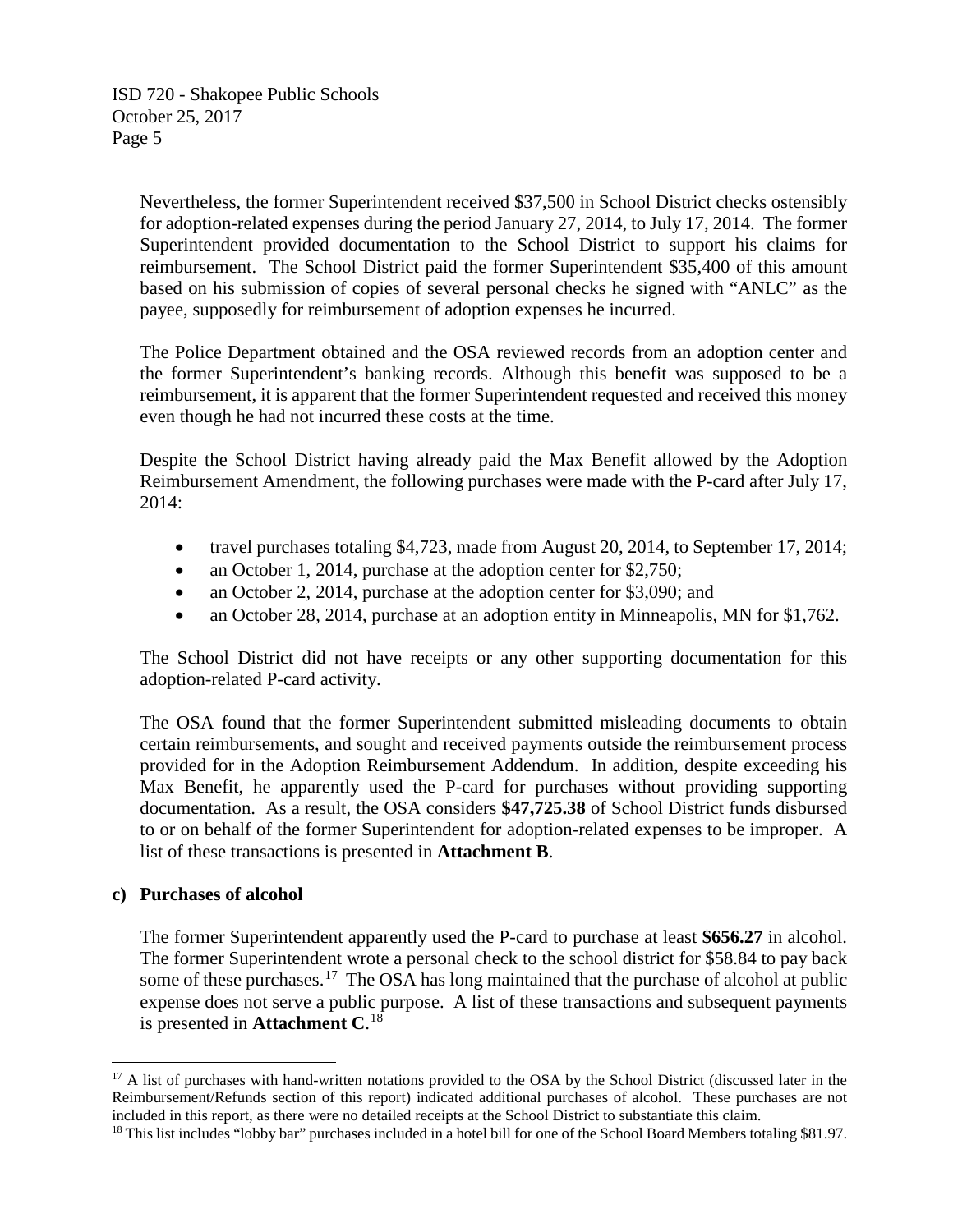#### **d) Purchases of sports memorabilia**

During its review, the OSA identified several P-card transactions through Amazon.com and The Great Frame Up totaling \$1,033.05, apparently for autographed books, sports souvenirs, an Apple TV, Beats Pill portable speakers, and framing services during the period April 14, 2015, to April 23, 2015.

The OSA discussed these purchases with a School District staff member, who said, based on the timing of the above-referenced purchases, that the former Superintendent may have purchased these items to use as silent auction items for a Shakopee Alumni Association fundraiser.<sup>[19](#page-10-0)</sup> The School District provided to the OSA documentation for the 2015 fundraiser that may indicate that \$381.42 of these P-card expenditures were for "additional silent auction items to complete baskets." Other information indicates that baskets at the fundraiser contained an Apple TV and Beats Pill speakers. Although other items may have been used for this purpose, this is not indicated in documentation provided to the OSA by the School District.

The OSA also discovered several purchases made during the period March 16, 2016, through May 3, [20](#page-10-1)16, totaling \$1,050.80 from various PayPal vendors and FansEdge.<sup>20</sup> The School District did not provide supporting receipts for these purchases. The OSA reviewed internet descriptions for these vendors and found that several of them frequently sold sports memorabilia and autographed items.

There appears to be no legitimate School District business purpose for these purchases. First, the OSA knows of no authority for expenditures to benefit the Shakopee Alumni Association. Minnesota law explicitly states that a school district "may not create a corporation, whether for profit or not for profit, unless explicitly authorized to do so by law."<sup>[21](#page-10-2)</sup>

In addition, although the Shakopee Alumni Association is a separate nonprofit corporation, the School District was actively involved in the finances related to the operation of the fundraiser. A school district should not maintain or control a nonprofit organization's funds.<sup>[22](#page-10-3)</sup> School districts lack implied authority to spend money to support the fundraising activities of nonprofit organizations, and the OSA is not aware of any specific authority for such expenditures applicable to this situation.

<span id="page-10-0"></span><sup>&</sup>lt;sup>19</sup> According to information on the website of the Minnesota Secretary of State, the Shakopee Alumni Association is a Minnesota nonprofit corporation, with an original filing date of February 17, 2015. An October 3, 2017, search on the Secretary of State website found that the corporation's status is "inactive," due to an involuntary dissolution dated February 22, 2017. This is probably due to the corporation's failure to file the annual registration required by Minn. Stat. § 317A.823.

<span id="page-10-1"></span><sup>&</sup>lt;sup>20</sup> One of these purchases totaling \$205.94 was refunded to the P-card account.

<span id="page-10-2"></span><sup>21</sup> *See* Minn. Stat. § 465.717, subd. 1.

<span id="page-10-3"></span><sup>22</sup> *See* also 2014 UFARS Manual, Chapter 14, pp. 5-6 and 24 (May 2014), available on the Minnesota Department of Education's website, http://education.state.mn.us. As stated in Chapter 14, funds raised by other organizations, such as booster clubs or PTAs, must be maintained separately from school district funds.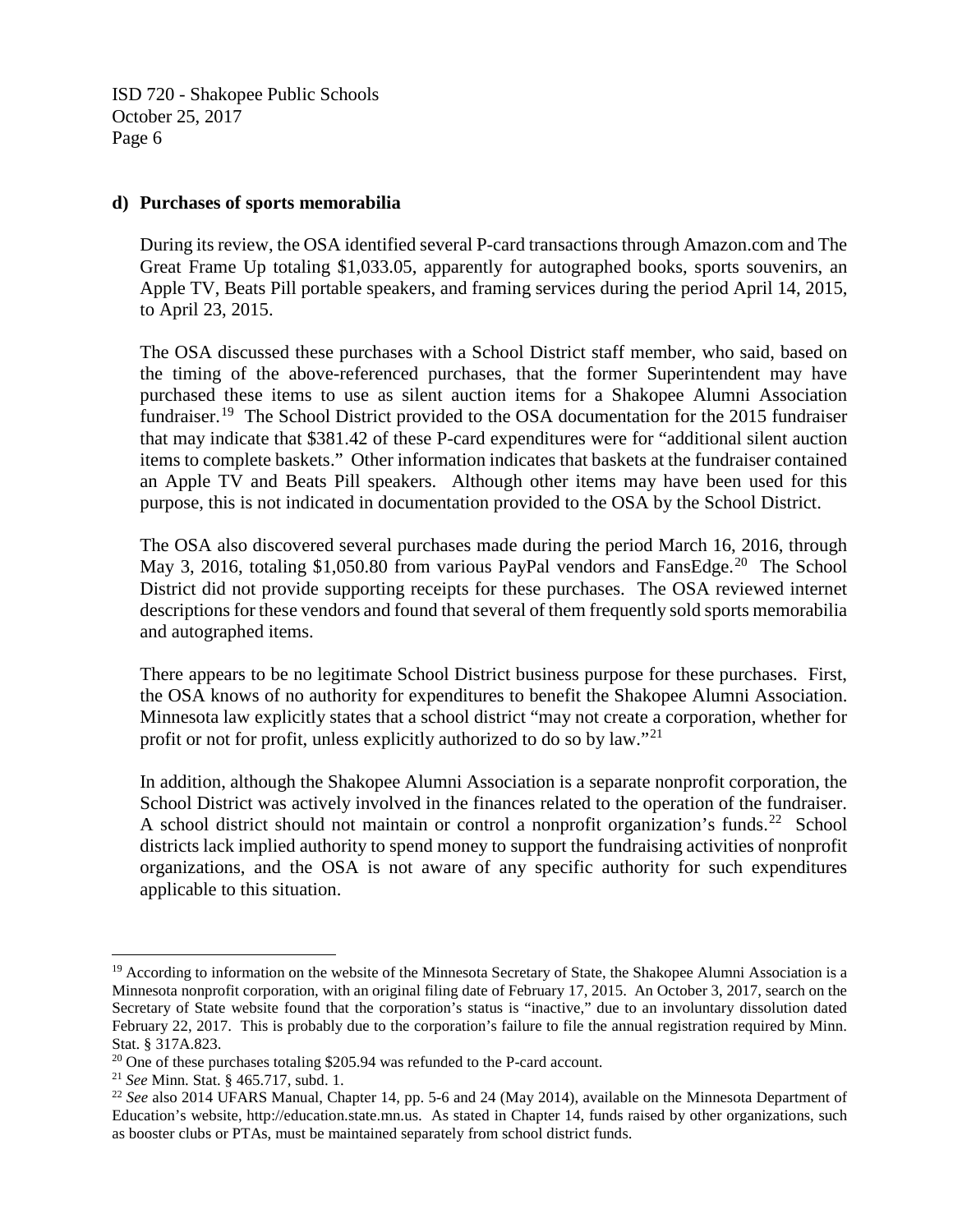> More generally, Minnesota law does not permit local governments to donate to individuals or nonprofit organizations unless the donation is based on specific statutory or charter authority. For example, the Minnesota Attorney General's Office has issued opinions finding that cities have no authority to donate city funds to such organizations.<sup>[23](#page-11-0)</sup> The assumption is that a gift of public funds to an individual or private entity serves a private rather than a public purpose.

> Second, for the remainder of the purchases, it appears that no School District or business purpose has been suggested.

> In total, at least **\$2,083.85** in School District funds were disbursed for these items, some of which may have been used to support a nonprofit corporation. A list of these transactions is presented in **Attachment D**.

#### **e) Unmonitored electronics and accessory purchases**

The OSA noted that the former Superintendent used the P-card extensively to purchase a variety of electronic equipment and accessories. The OSA provided a list of these purchases to the School District's staff, who indicated that items that cost the School District **\$8,065.22** could not be located.<sup>[24](#page-11-1)</sup> Additionally, the School District did not have a record showing receipt or possession of these items. This amount included \$5,292.13 worth of items shipped to the former Superintendent's home, including two laptop computers, a digital camera, a Kindle E-reader, a wireless Bluetooth speaker, and external hard drives.

The School District's staff indicated that the School District has procurement procedures for electronic equipment, pursuant to which the School District's IT Department purchases, records, and monitors such purchases for the School District as a whole. It appears that by purchasing these items with the P-card, the former Superintendent overrode these procedures. According to the School District's IT Director, the former Superintendent did not communicate his electronics purchases to the IT Department. As a result, the School District has no record of the receipt of these items.

In addition, we were informed that due to the manner in which the former Superintendent purchased the laptop computers, the School District's management software was not installed, which prevented the School District from being able to track the location and use of these items. A list of these transactions is presented in **Attachment E**.

<span id="page-11-1"></span><span id="page-11-0"></span><sup>&</sup>lt;sup>23</sup> *See, for example*, Op. Att'y Gen. 59-A-3 (May 21, 1948).<br><sup>24</sup> It appears that some of these items were seized by law enforcement.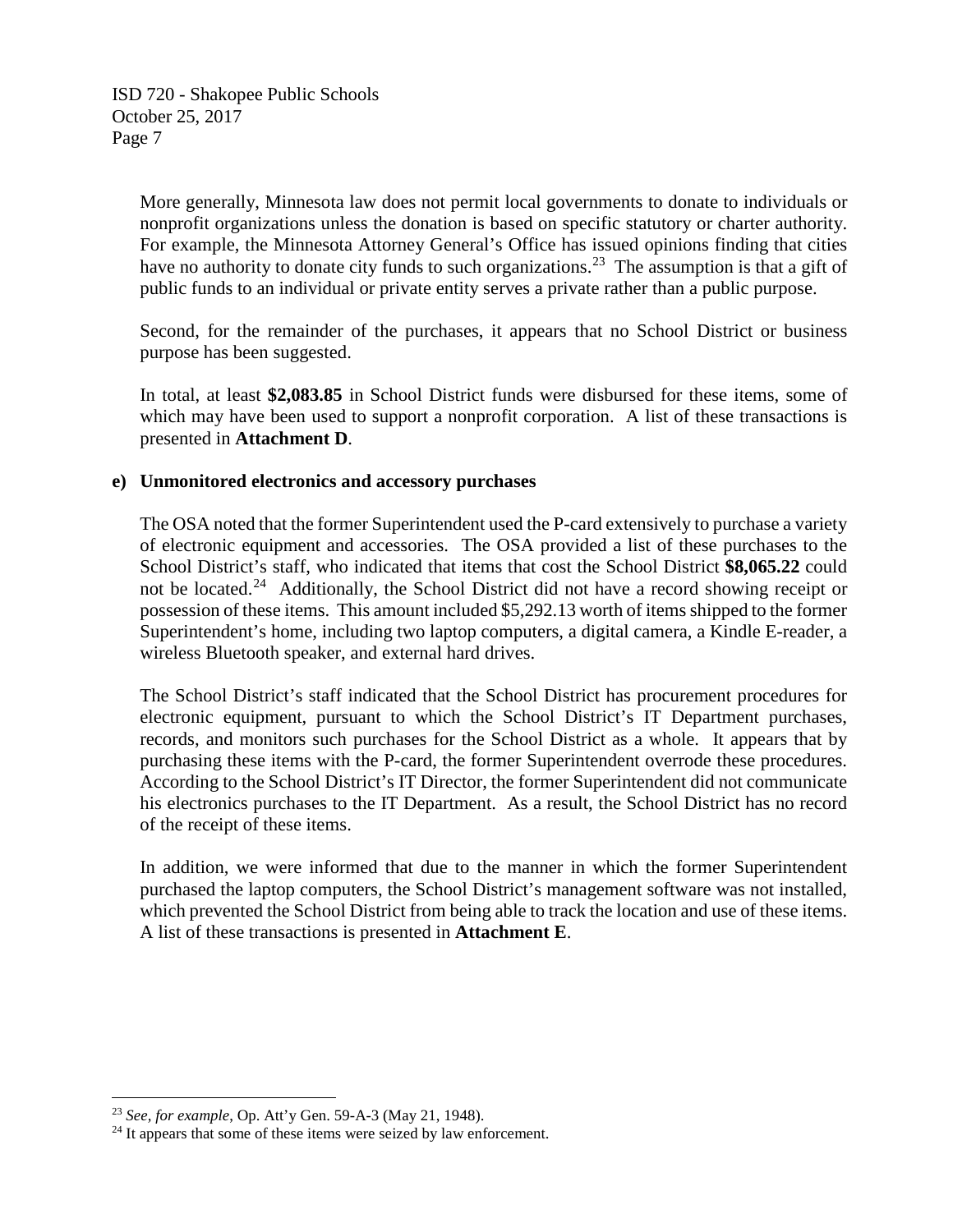#### **f) Membership and subscription purchases**

The OSA identified several instances where used the P-card to sign up for apparently unauthorized and personal memberships or subscriptions with Amazon Prime, Sam's Club, Audible, and the U of M Alumni Association. We also discovered documentation showing a Marshall Memo subscription in the name of the former Superintendent's spouse. In total, \$1,513.70 of public funds were used for these purposes, which appear to be unauthorized.<sup>[25](#page-12-0)</sup> The former Superintendent wrote checks to the school district to repay the School District for a small amount (\$81.99) related to these memberships. A list of these transactions and subsequent payments is presented in **Attachment F**.

#### **Apparent non-business-related purchases**

In cooperation with law enforcement, the OSA identified **\$9,126.21** in personal items the former Superintendent purchased using the P-card during the period June 9, 2012, to October 22, 2016. These include, among other items:

- $\bullet$  two 42 inch televisions,
- an Xbox with games,
- an Apple Time Capsule,
- a digital camera,
- wireless Bluetooth Television-listening headphones,
- luggage,
- a freezer.
- fireplace equipment,
- an elevated garden bed and other patio and yard accessories,
- a work bench,
- an Apple TV,
- children's play tunnels,
- motorcycle jewelry and clothing,
- a pool table cover, and
- two alcohol flasks.

The former Superintendent returned some of these items, worth \$1,193.41, and wrote checks to reimburse the School District for others worth \$956.80. He also apparently made a cash payment of \$500 to the School District to reimburse one of the television purchases. A list of these transactions and subsequent payments is presented in **Attachment G**.

<span id="page-12-0"></span> $25$  A refund of \$32.19 was applied to the P-card account for three of these purchases. Under Minn. Stat. 123B.02, subd. 24, a school board may authorize and pay for the membership of the school district or of any district representative designated by the board in those local economic development association or other community or civic organizations that the board deems appropriate. It does not appear that the purchases listed above fall within this authority.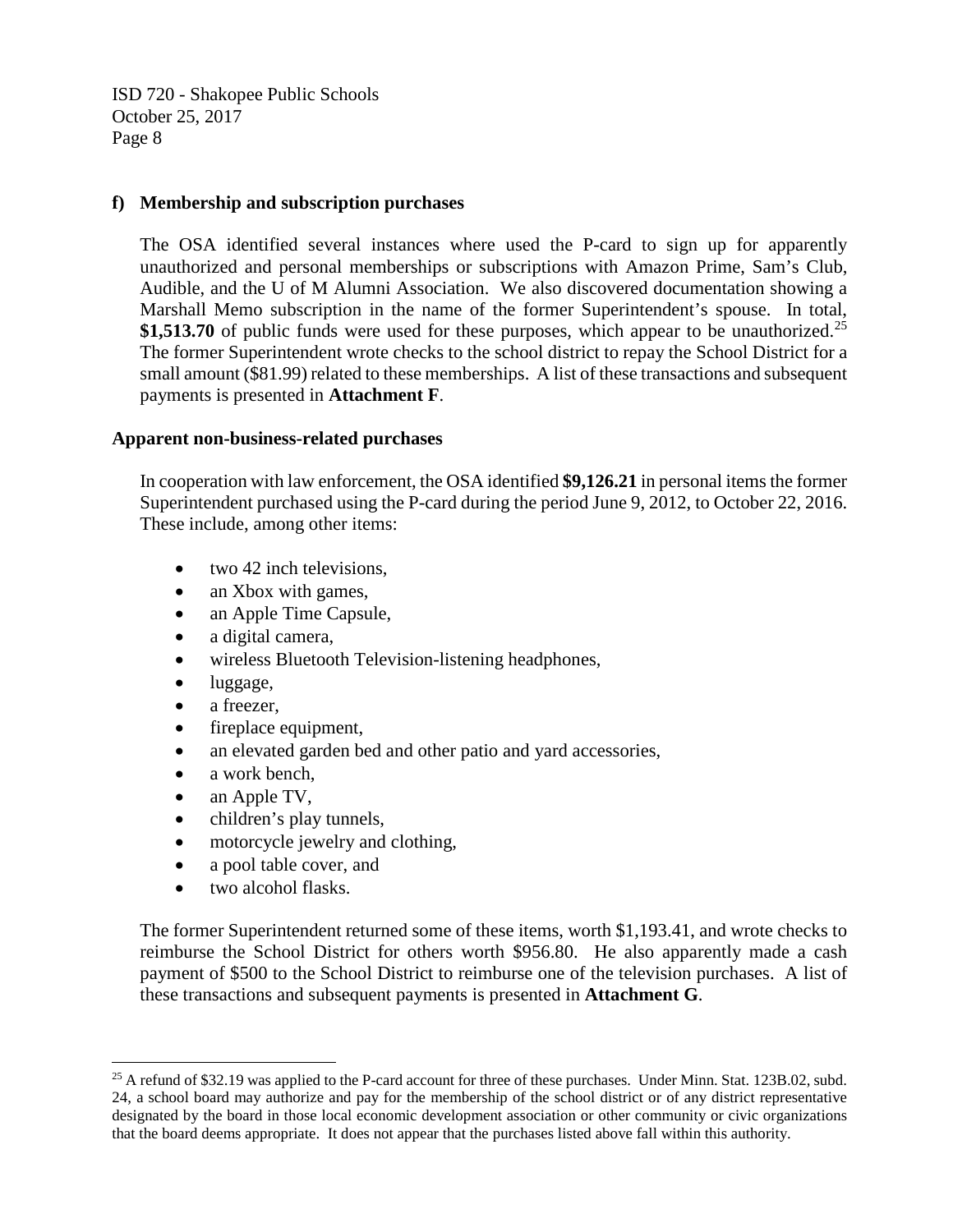#### **g) Unexplained/Unsupported iTunes purchases**

The OSA identified several transactions through Apple iTunes totaling **\$191.59** for which the former Superintendent apparently did not provide supporting explanation or receipts.<sup>26</sup> A list of these transactions is presented in **Attachment H**.

#### **h) Apparent purchase of event tickets**

The OSA identified a **\$575.06** purchase made through Vivid Seats LTD on September 28, 2015. The School District did not provide supporting documentation or a receipt to the OSA for this transaction. However, the vendor's website indicates that it sells tickets to sporting events, concerts, and theater productions. Due to the lack of documented support and the nature of the vendor's business, we question whether this purchase served an appropriate authorized purpose related to the School District's business.

# **i) Fundraising Gala purchase**

The OSA identified a \$2,000 contribution to Saints Healthcare Funds on September 21, 2016.<sup>[27](#page-13-1)</sup> The School District provided documentation for this transaction in the form of an email to the former Superintendent and the second page of a letter providing thanks for "your contribution as a sponsor." These documents indicate that, in exchange for the contribution, ten seats were provided to an event with "hors d'oeuvres, dinner and wine for you and your guests," which the entity valued at \$60 per person. The event appears to be a 2016 Spirit of the Saints Gala for which a "premier table" was purchased for guests of Shakopee Public Schools.

Donations to nonprofits, charities, or individuals do not generally serve a public purpose.<sup>[28](#page-13-2)</sup> The assumption is that a gift of public funds to an individual or private entity necessarily serves a private purpose rather than a public purpose. The OSA knows of no authority for a school district to pay for a premier table at a nonprofit organization's gala fundraiser.

# **j) Purchases through DNA and ancestry websites.**

The OSA identified a P-card purchase from 23 and Me, a DNA genetic testing and analysis website, for **\$108.95** on July 8, 2015, and from My Heritage, a family tree, genealogy, and family history website, for  $$201.90$  on August 11, 2016.<sup>29</sup> Due to the lack of documented support and the nature of the vendor's business, we question whether this purchase served an appropriate authorized purpose related to the School District's business.

<span id="page-13-0"></span><sup>&</sup>lt;sup>26</sup> A one-time reimbursement of \$40.84 from Apple iTunes was credited to the P-card account on September 14, 2014.

<span id="page-13-1"></span><sup>&</sup>lt;sup>27</sup> The Secretary of State's website indicates that Saints Healthcare Funds is an assumed name, and that the nameholder is St. Francis Regional Medical Center, a Minnesota nonprofit corporation.

<span id="page-13-3"></span><span id="page-13-2"></span><sup>&</sup>lt;sup>28</sup> See Office of the State Auditor's Statement of Position on Public Expenditures: Donations and Dues, available on the OSA's website at: http://www.auditor.state.mn.us/other/Statements/publicexpdonationsdues\_0809\_statement.pdf. <sup>29</sup> The My Heritage purchase was reimbursed to the P-card account on September 1, 2016.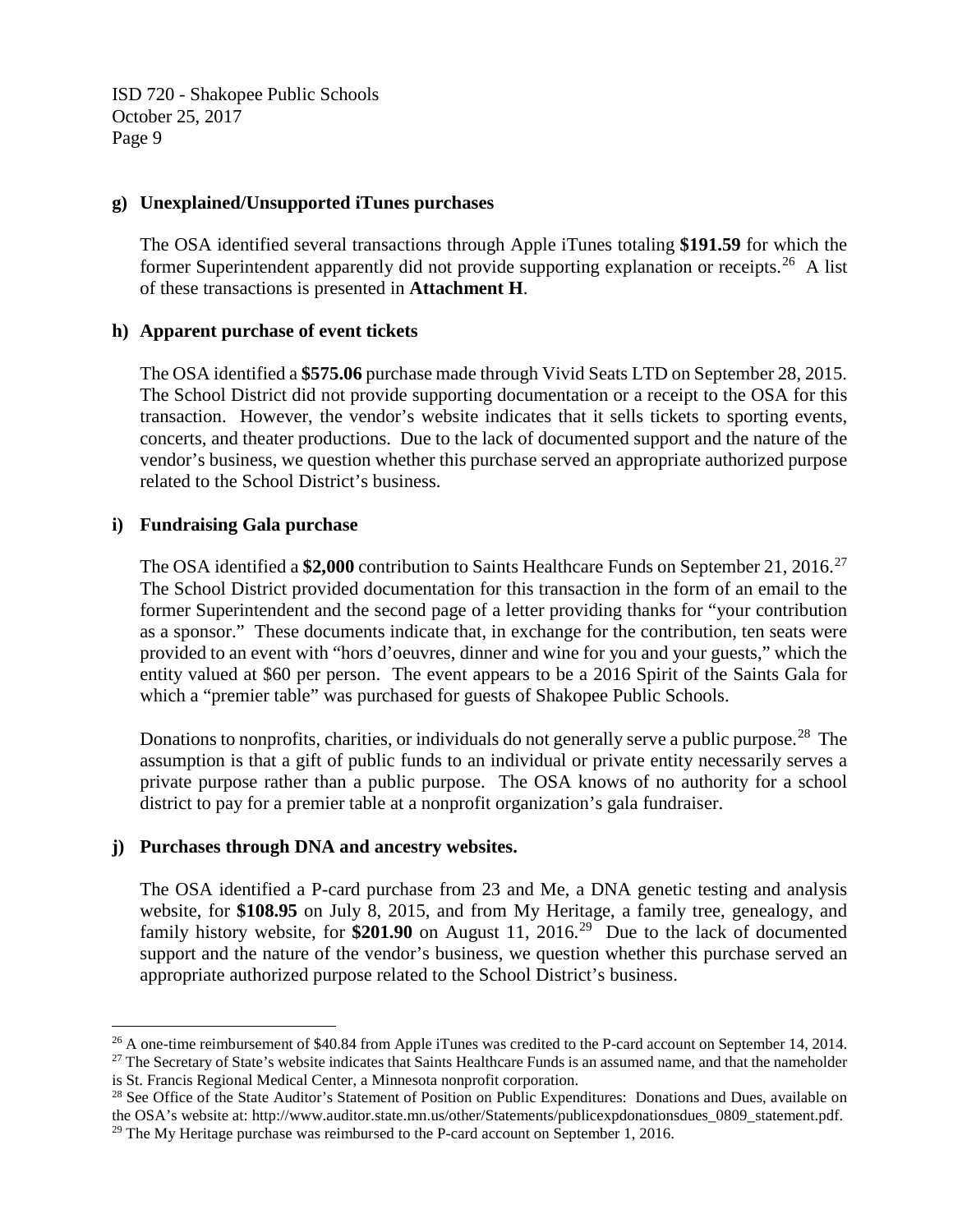#### **Unsupported Transactions**

As previously mentioned, the OSA obtained available receipts for all of the P-card transactions. Despite the procedures manual, which requires the retention of "all original receipts for goods" purchased," the OSA discovered that many of the P-card transactions could not be traced to supporting receipts.<sup>[30](#page-14-0)</sup> In cooperation with law enforcement, the OSA turned to documentation from the applicable vendors (mainly Delta Airlines and Amazon.com) and other resources to determine the legitimacy of these transactions. This process aided the OSA in identifying several of the "Improper" purchases previously discussed. The OSA also identified several questionable purchases for which no supporting receipts were available. These purchases total **\$5,479.93**; they include food and restaurant purchases of \$1,049.56, hotel purchases of \$3,370.98, purchases at cell phone stores of \$217.26, and various other purchases of \$842.13.<sup>[31](#page-14-1)</sup>

# **Repayments/Refunds**

As noted in this report, some of the transactions discussed were refunded by the vendor due to a return of the product or cancellation of the service. In addition, for some transactions, the former Superintendent made payments to the School District personally. In total, the P-card was credited \$5,018.18 in "refunds" from vendors, and the former Superintendent wrote personal checks to the School District totaling \$3,442.44 to refund some of the transactions discussed. He also apparently made a cash payment of \$500 to the School District to reimburse one of the television purchases. These refunds and reimbursements correspond with purchases that are identified as improper or unsupported in this report.  $32$ 

Additionally, the former Superintendent wrote a \$3,500 check to the School District on June 30, 2016. Although the School District has attempted to determine precisely what purchases the former Superintendent may have intended to reimburse with this check, this remains unclear.<sup>[33](#page-14-3)</sup> As a result, some but not all of the purchases identified by the School District in these attempts are included in this report. It should be noted that the purchases identified by the School District date from September of 2015 through June of 2016 and do not total exactly \$3,500.

<span id="page-14-0"></span> <sup>30</sup> *See* SHAKOPEE PUBLIC SCHOOLS MASTERCARD PURCHASE CARD PROGRAM, Procedures Manual.

<span id="page-14-1"></span><sup>&</sup>lt;sup>31</sup> Refunds totaling \$282.91 were applied to the P-card account for two of these purchases.

<span id="page-14-2"></span><sup>&</sup>lt;sup>32</sup> The former Superintendent also wrote checks to the School District for purposes unrelated to this report.

<span id="page-14-3"></span><sup>&</sup>lt;sup>33</sup> The School District provided two different lists of purchases to the OSA.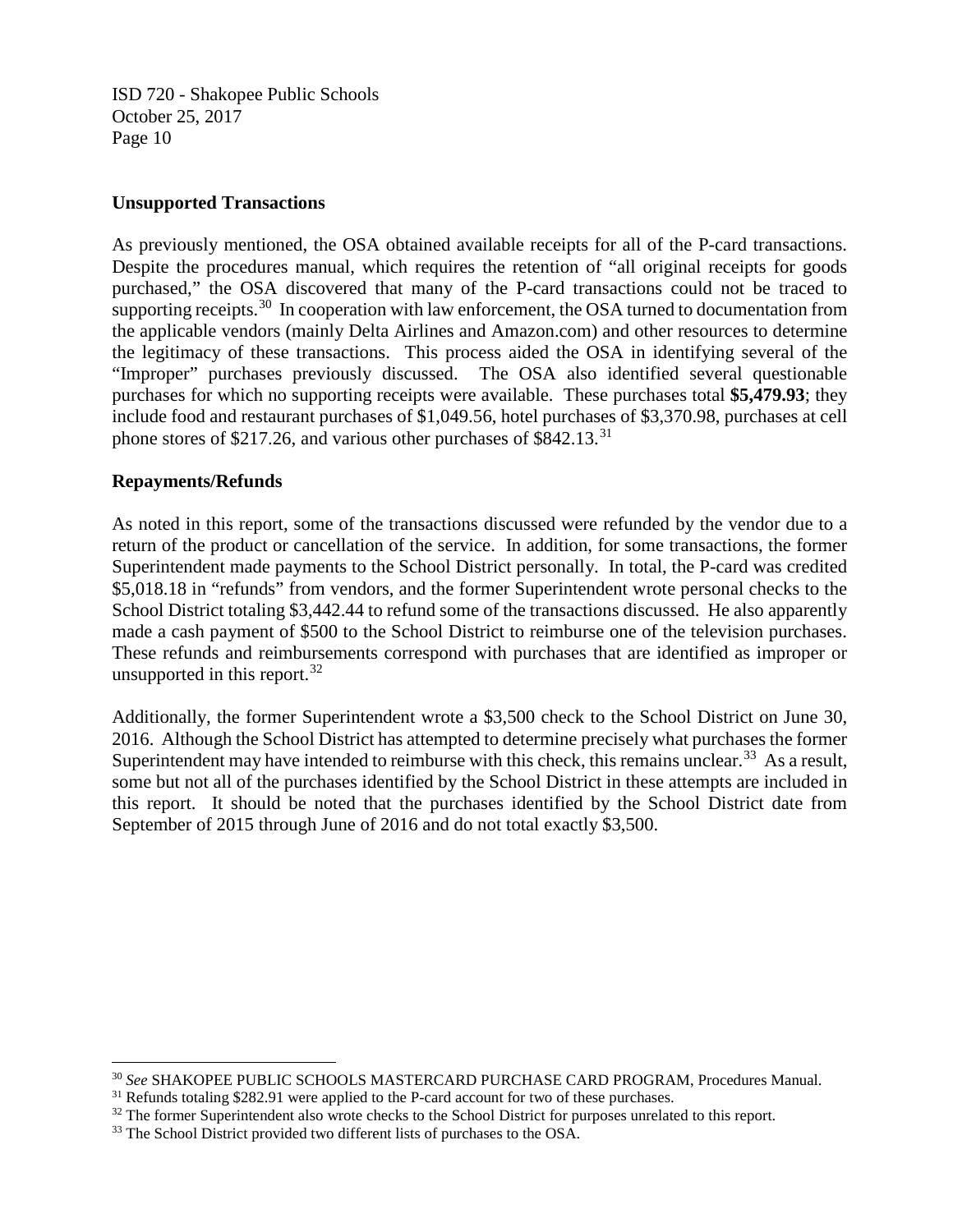#### **Other Questionable Transactions**

#### Non-Itemized Food Purchases

Under Minnesota law, claims presented for payment must be in writing and itemized. *See* Minn. Stat. § 471.38, subd. 1. Monthly statements received from a credit card company lack sufficient detail to comply with these statutory requirements. As a result, public entities using credit cards must retain the invoices and receipts needed to support the items charged.

During the OSA's review of available receipts, the OSA found that only non-itemized receipts were available for several meal purchases totaling **\$4,358.84**. While non-itemized receipts document the occurrence of a transaction, they do not provide itemization. The non-itemized receipts do not reflect what was purchased or the number of items purchased. Thus, although additional School District payments may have occurred for purchases that did not serve a public purpose, such as alcohol or purchases for unauthorized individuals, the lack of itemized receipts prevents the OSA and the School District from making this determination.

#### Moving Expense Reimbursement

A Memorandum of Understanding dated July 11, 2011, included as an addendum to the Superintendent Agreement between ISD 720 and the former Superintendent, states that "The Superintendent shall be reimbursed up to seven thousand dollars (\$7,000) for reasonable moving expenses incurred."[34](#page-15-0) Such reimbursements are "subject to the approval of the School Board Chair." The former Superintendent apparently requested and received reimbursement from the School District for a television (\$798.57), carpet installation (\$2,300), lawn supplies, and a new faucet (and related supplies) (\$162.71).<sup>35</sup> The OSA questions whether these reimbursements should be considered "reasonable moving expenses."

<span id="page-15-0"></span><sup>&</sup>lt;sup>34</sup> MEMORANDUM OF UNDERSTANDING, dated July 11, 2011.

<span id="page-15-1"></span><sup>&</sup>lt;sup>35</sup> The cost of the television was \$1,159.99, but this amount was reduced by \$361.42 in an apparent effort to keep the amount reimbursed within the moving expense reimbursement benefit limit  $(\$1,159.99 - \$361.42 = \$798.57)$ .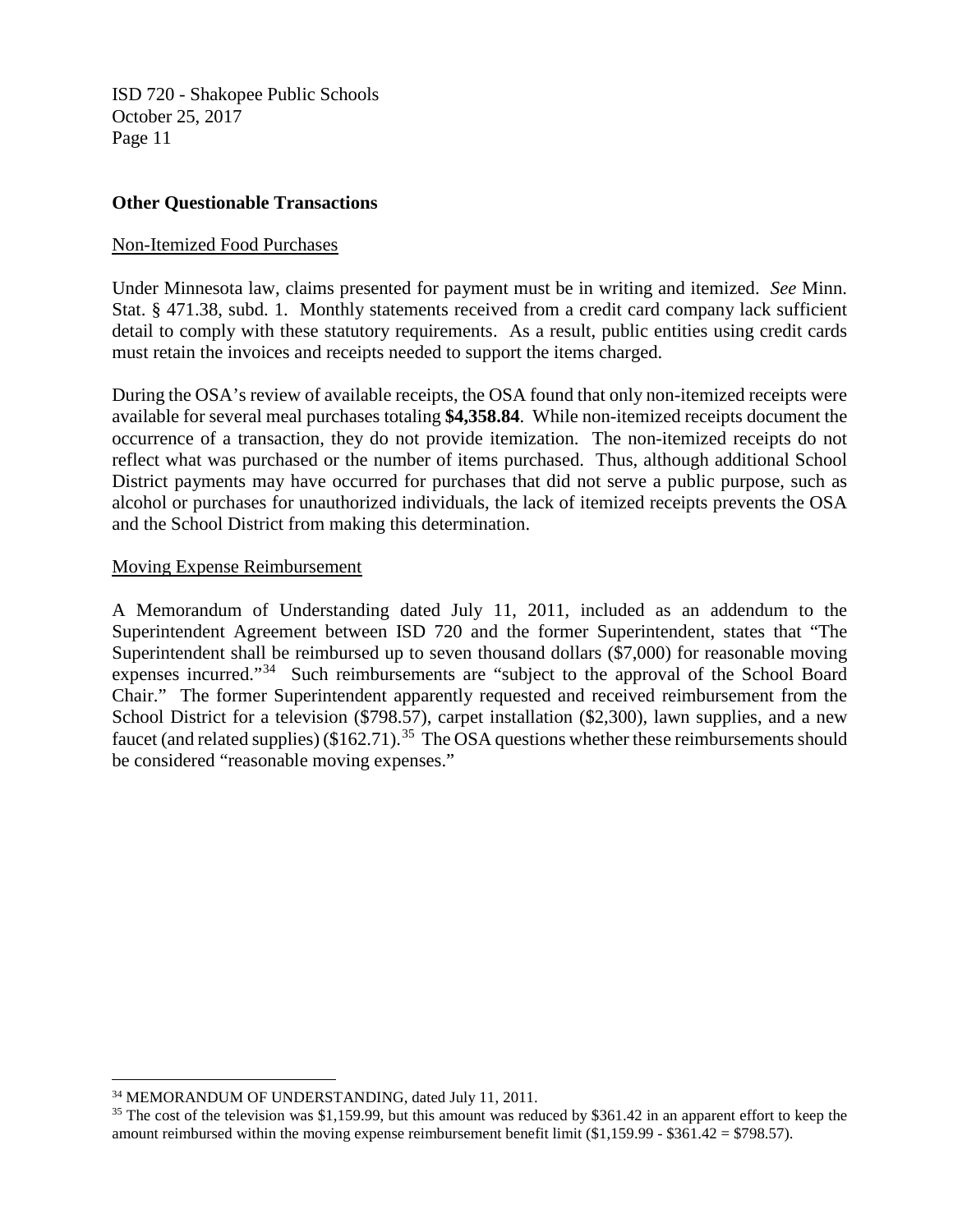# **Conclusion**

Based on the OSA's review for the period August 1, 2011, through June 30, 2017, **\$87,479.07** in improper or unsupported purchases were made with School District Funds.

| <b>Improper Transactions</b>                         |    |           |
|------------------------------------------------------|----|-----------|
| Personal and Non-Business Travel Purchases           | \$ | 9,751.01  |
| <b>Adoption Benefit Reimbursements and Purchases</b> |    | 47,725.38 |
| <b>Purchases of Alcohol</b>                          |    | 656.27    |
| Purchases of Sports Memorabilia                      |    | 2,083.85  |
| <b>Purchases of Electronics</b>                      |    | 8,065.22  |
| <b>Payments to Obtain Personal Memberships</b>       |    | 1,513.70  |
| <b>Non-Business Purchases</b>                        |    | 9,126.21  |
| iTunes Purchases                                     |    | 191.59    |
| <b>Purchase of Event Tickets</b>                     |    | 575.06    |
| <b>Fundraising Gala Purchase</b>                     |    | 2,000.00  |
| <b>DNA</b> and Ancestry Website Purchases            |    | 310.85    |
| <b>Total</b>                                         | \$ | 81,999.14 |
| <b>Unsupported Transactions</b>                      |    |           |
| <b>Food and Restaurant Purchases</b>                 | \$ | 1,049.56  |
| <b>Hotel Purchases</b>                               |    | 3,370.98  |
| Purchases at Cell Phone Stores                       |    | 217.26    |
| Other                                                |    | 842.13    |
| <b>Total</b>                                         | \$ | 5,479.93  |

In addition, the OSA identified other questionable transactions, including P-card food purchases that lacked sufficient supporting detail to determine whether they served a public purpose, totaling **\$4,358.84** and questionable moving expense reimbursements totaling **\$3,261.28**.

The OSA will follow up and provide the School District with a separate letter containing internal control recommendations. The OSA remains available to assist the Shakopee Police Department and the Scott County Attorney's Office.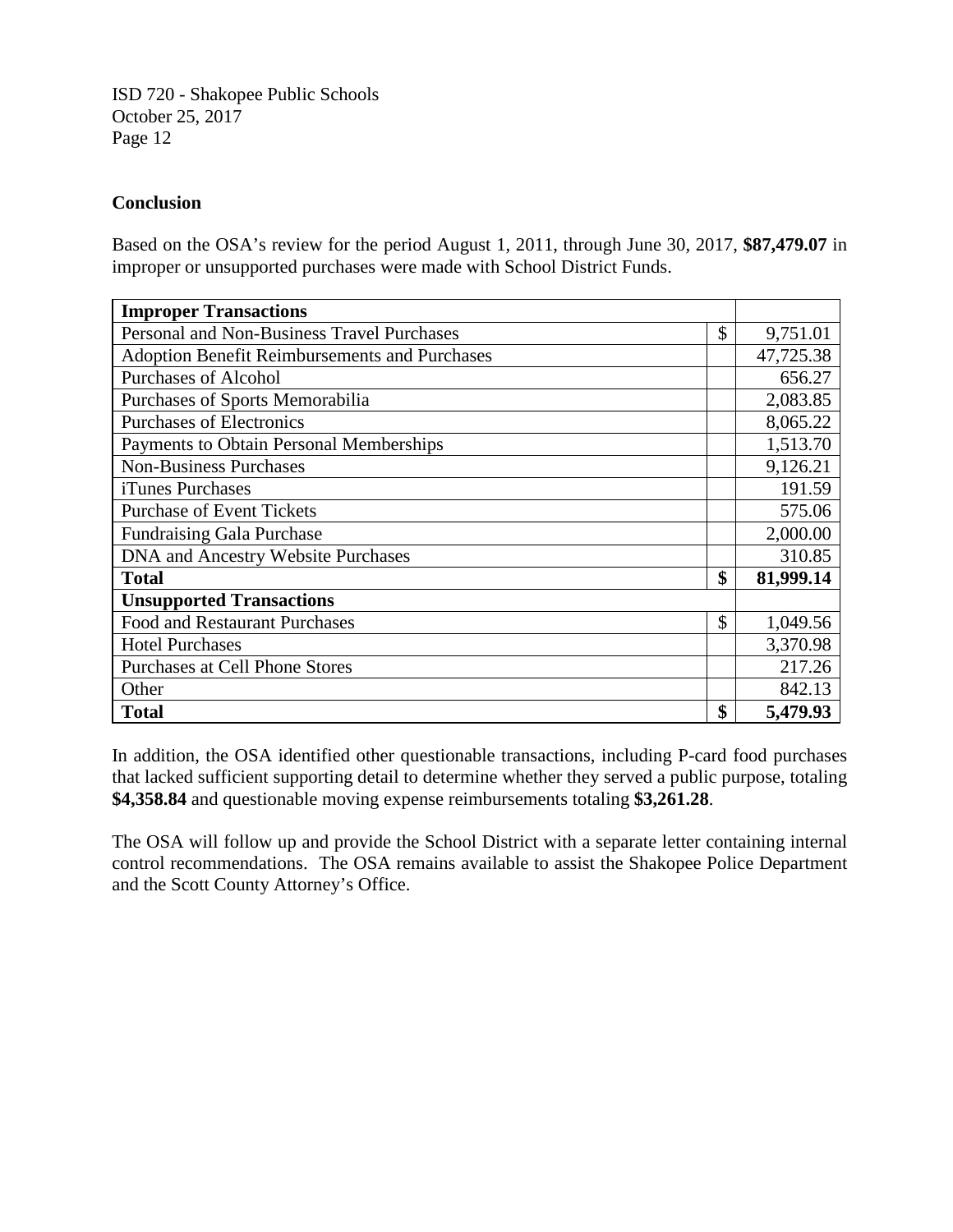| <b>Date</b>                                           | <b>Check/BMO Bank Description</b>                                    | <b>Purchase</b> | <b>Refund/Repayment</b> |
|-------------------------------------------------------|----------------------------------------------------------------------|-----------------|-------------------------|
| Monday, April 30, 2012                                | DELTA MANKATO MN                                                     | 369.60          |                         |
| Monday, April 30, 2012                                | TRAVEL INSURANCE POLIC 08007296021 VA                                | 22.18           |                         |
| Monday, May 21, 2012                                  | Supt. Thompson Repayment: Check No. 2866                             |                 | 391.78                  |
|                                                       |                                                                      |                 |                         |
| Tuesday, May 1, 2012                                  | TRAVEL INSURANCE POLIC 08007296021<br>VA                             | 18.00           |                         |
| Tuesday, May 1, 2012                                  | DELTA MANKATO MN                                                     | 269.60          |                         |
| Tuesday, May 1, 2012<br>Wednesday, June 27, 2012      | LEARNING FORWARD 513-523-6029 OH<br>LEARNING FORWARD 513-523-6029 OH | 578.00          | 239.50                  |
| Thursday, July 5, 2012                                | SHERATON DENVER DENVER CO                                            | 211.14          |                         |
| Thursday, July 12, 2012                               | DELTA DELTA.COM CA                                                   | 39.00           |                         |
| Thursday, July 12, 2012                               | DELTA DELTA.COM CA                                                   | 39.00           |                         |
| Saturday, August 3, 2013                              | HAMPTON INNS DULUTH MN                                               | 179.47          |                         |
| Sunday, September 22, 2013                            | GOGOAIR.COM 877-350-0038 IL                                          | 14.00           |                         |
| Sunday, September 22, 2013                            | GOGOAIR.COM 877-350-0038 IL                                          | 14.00           |                         |
| Monday, October 14, 2013                              | DELTA CHICAGO IL                                                     | 398.30          |                         |
| Monday, October 14, 2013                              | TRAVEL INSURANCE POLIC 08007296021 VA                                | 24.89           |                         |
| Tuesday, February 11, 2014                            | DELTA DELTA.COM CA                                                   | 29.00           |                         |
| Wednesday, February 12, 2014                          | DELTA MINN/ST PAUL MN                                                | 25.00           |                         |
| Saturday, February 15, 2014                           | DELTA DELTA.COM<br>CA                                                | 29.00           |                         |
| Thursday, May 1, 2014                                 | Supt. Thompson Repayment: Check No. 2726                             |                 | 398.30                  |
| Thursday, August 7, 2014                              | VANELLIS BY THE LAKE FORREST LAKE MN                                 | 33.33           |                         |
| Thursday, August 7, 2014                              | CANAL PARK BREWING CO DULUTH<br>MΝ                                   | 73.00           |                         |
| Thursday, August 7, 2014                              | PABLOS MEXICAN RESTAUR SHAKOPEE<br>MΝ                                | 81.82           |                         |
| Saturday, August 9, 2014                              | SUPER 8 ASHLAND ASHLAND WI                                           | 179.20          |                         |
| Saturday, August 9, 2014                              | SUPER 8 ASHLAND ASHLAND WI                                           | 179.20          |                         |
| Saturday, August 9, 2014                              | HAMPTON INNS DULUTH MN                                               | 304.98          |                         |
| Saturday, September 20, 2014                          | Supt. Thompson Repayment: Check No. 3119                             |                 | 106.33                  |
| Wednesday, July 8, 2015                               | DELTA DELTA.COM CA                                                   | 458.20          |                         |
| Wednesday, August 26, 2015                            | AMERICAN ASSOC OF SCHO 730-875-0779 VA                               | 75.00           |                         |
| Wednesday, August 26, 2015                            | DELTA DELTA.COM CA                                                   | 487.20          |                         |
| Saturday, October 3, 2015                             | DELTA DELTA.COM CA                                                   | 29.00           |                         |
| Saturday, October 3, 2015                             | DELTA DELTA.COM CA                                                   | 29.00           |                         |
| Saturday, October 3, 2015                             | DELTA DELTA.COM CA                                                   | 506.20          |                         |
| Saturday, October 3, 2015                             | VANELLIS BY THE LAKE FORREST LAKE MN                                 | 506.20          |                         |
| Tuesday, October 6, 2015                              | OWW*ORBITZ.COM 888-656-4546 IL                                       | 475.50          |                         |
| Monday, November 2, 2015                              | DELTA DELTA.COM CA                                                   | 308.00          |                         |
| Friday, November 13, 2015                             | DELTA MINN/ST PAUL MN                                                | 19.00           |                         |
| Friday, November 13, 2015                             | DELTA MINN/ST PAUL MN                                                | 25.00           |                         |
| Saturday, November 14, 2015                           | DELTA ATLANTA<br><b>GA</b>                                           |                 | 29.00                   |
| Monday, November 16, 2015                             | <b>TN</b><br>DELTA NASHVILLE                                         | 25.00           |                         |
| Tuesday, December 8, 2015                             | PRECHECK #9107 BILLERICA<br>MA                                       | 85.00           |                         |
| Friday, January 1, 2016<br>Thursday, January 7, 2016  | AMERICAN ASSOC OF SCHO 730-875-0779 VA<br>DELTA ATLANTA<br><b>GA</b> |                 | 75.00                   |
|                                                       |                                                                      |                 | 487.20                  |
| Sunday, February 7, 2016                              | DELTA DELTA.COM CA<br>OWW*ORBITZ.COM                                 | 803.20          | 454.69                  |
| Sunday, February 28, 2016<br>Thursday, April 28, 2016 | 888-656-4546 IL<br>DELTA DELTA.COM CA                                | 158.00          |                         |
| Thursday, April 28, 2016                              | DELTA DELTA.COM CA                                                   | 724.20          |                         |
| Monday, May 16, 2016                                  | DELTA DELTA.COM CA                                                   | 710.80          |                         |
| Monday, May 16, 2016                                  | DELTA DELTA.COM CA                                                   | 710.80          |                         |
| Monday, May 23, 2016                                  | DELTA DELTA.COM CA                                                   | 177.00          |                         |
| Monday, May 23, 2016                                  | DELTA DELTA.COM CA                                                   | 177.00          |                         |
| Thursday, September 29, 2016                          | <b>RICO SUN TOURS</b><br>787-503-2080 PRI                            | 150.00          |                         |
| Wednesday, October 12, 2016                           | DELTA ATLANTA<br><b>GA</b>                                           |                 | 887.80                  |
| Wednesday, October 12, 2016                           | DELTA ATLANTA<br><b>GA</b>                                           |                 | 887.80                  |
| Monday, May 22, 2017                                  | Supt. Thompson Repayment: Check No. 3512                             |                 | 724.20                  |
| Monday, May 22, 2017                                  | Supt. Thompson Repayment: Check No. 3513                             |                 | 158.00                  |
| Tuesday, May 23, 2017                                 | Supt. Thompson Repayment: Check No. 3515                             |                 | 566.20                  |
|                                                       | Total \$                                                             | 9,751.01        | 5,405.80<br>- \$        |

\* According to Delta Airline records this flight remains "Open" rather than refunded or exchanged despite purchasing travel insurance.

+ According to Delta Airline records three tickets for the same trip were purchased for Supt. Thompson. One of them was flown, one was exchanged and one remains open.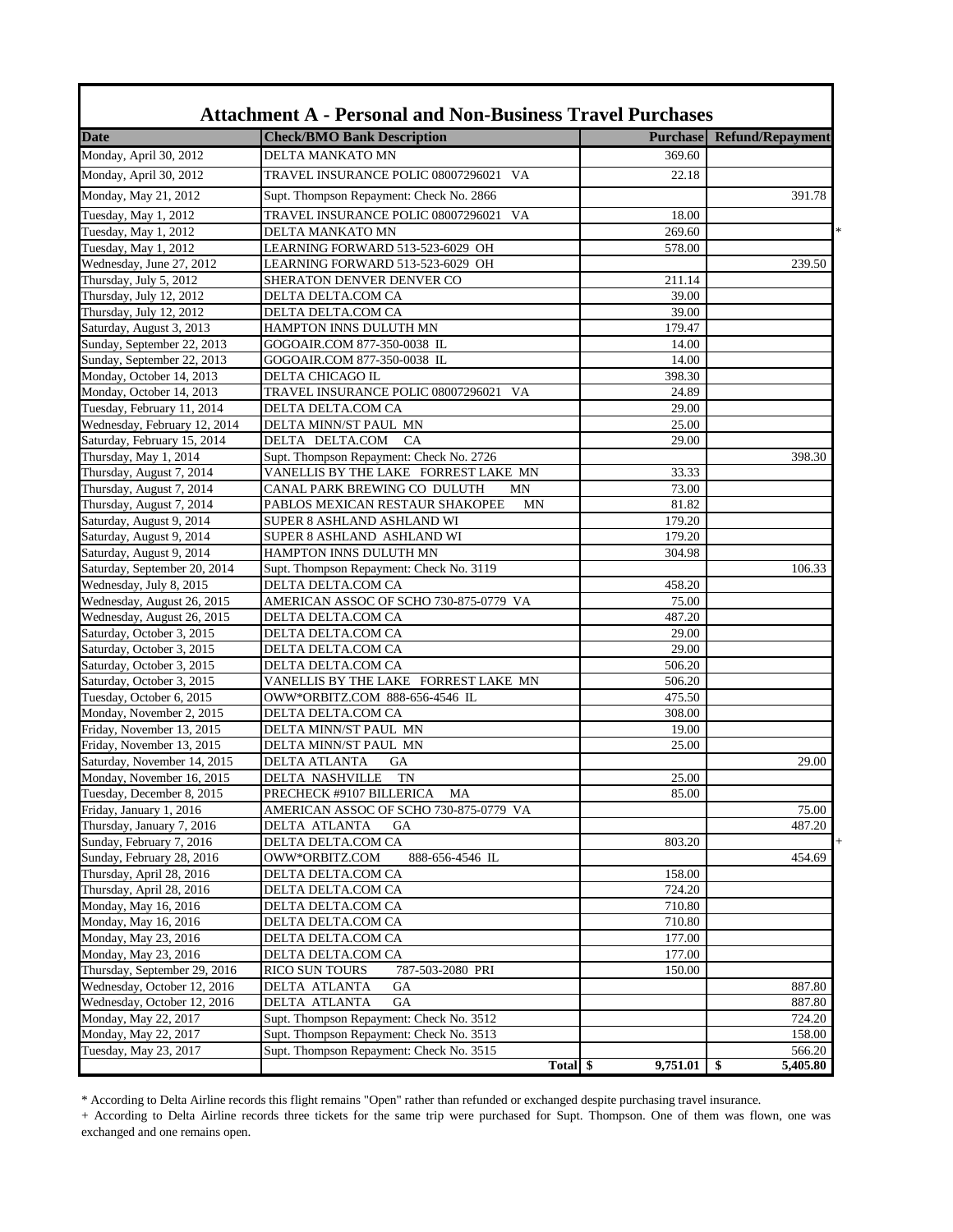| <b>Date</b>                   | <b>Check/BMO Description</b>               | <b>Purchase</b> |
|-------------------------------|--------------------------------------------|-----------------|
| Thursday, February 13, 2014   | School District Check No. 710927           | 14,800.00       |
| Friday, February 21, 2014     | School District Check No. 7                | 5,800.00        |
| Thursday, July 17, 2014       | School District Check No. 713535           | 14,800.00       |
| Wednesday, August 20, 2014    | TRAVEL INSURANCE POLIC 08007296021 VA      | 17.50           |
| Wednesday, August 20, 2014    | TRAVEL INSURANCE POLIC 08007296021 VA      | 17.50           |
| Thursday, August 21, 2014     | SUNCOUNTR CHICAGO<br>$\Pi$ .               | 123.10          |
| Thursday, August 21, 2014     | <b>SUNCOUNTR CHICAGO</b><br>IL             | 123.10          |
| Friday, September 5, 2014     | SUNCOUNTR CHICAGO<br>$\Pi$ .               | 407.10          |
| Friday, September 5, 2014     | <b>SUNCOUNTR CHICAGO</b><br>$\Pi$ .        | 407.10          |
| Friday, September 5, 2014     | EXPEDIA*184500331116 BELLEVUE<br><b>NV</b> | 108.00          |
| Sunday, September 7, 2014     | <b>SUN COUNT 8003596786</b><br><b>MN</b>   | 50.00           |
| Sunday, September 7, 2014     | SUN COUNT 8003596786<br><b>MN</b>          | 40.00           |
| Monday, September 8, 2014     | <b>MSP BARRIO SAINT LOUIS P MN</b>         | 71.15           |
| Monday, September 15, 2014    | EMBASSY SUITES ANAHEIM ORANGE CA           | 1,385.36        |
| Tuesday, September 16, 2014   | SUNCOUNTR CHICAGO IL                       | 780.10          |
| Tuesday, September 16, 2014   | SUNCOUNTR CHICAGO IL                       | 780.10          |
| Wednesday, September 17, 2014 | EMBASSY SUITES ANAHEIM ORANGE CA           | 413.27          |
| Wednesday, October 1, 2014    | <b>ADOPTION NETWORK LAW</b>                | 2,750.00        |
| Thursday, October 2, 2014     | <b>ADOPTION NETWORK LAW</b>                | 3,090.00        |
| Tuesday, October 28, 2014     | SQ *WELLSPRING                             | 1,762.00        |
|                               | <b>Total</b>                               | \$<br>47,725.38 |

Г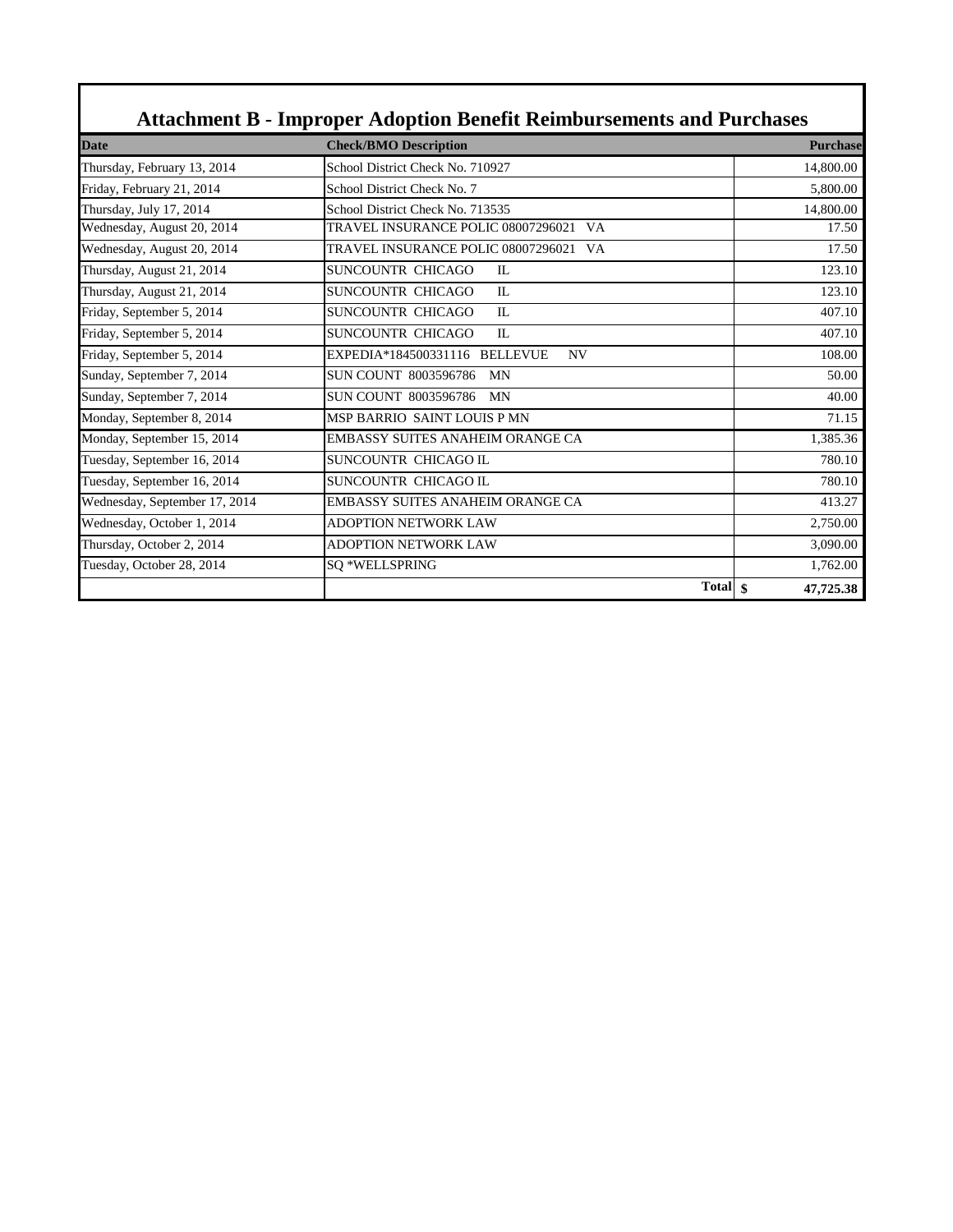| <b>Date</b>                 | <b>Check/BMO Description</b>                    | <b>Purchase</b>              | <b>Repayment</b> |
|-----------------------------|-------------------------------------------------|------------------------------|------------------|
| Wednesday, October 17, 2012 | CAD674.73@1.039868SHERATON 514-8782000 Q        | 8.21                         |                  |
| Friday, October 19, 2012    | CAD322.46@1.031694SHERATON MONTREAL OC          | 73.76                        |                  |
| Friday, October 19, 2012    | CAD135.83@1.031731SHERATON MONTREAL OC          | 34.40                        |                  |
| Tuesday, April 15, 2014     | <b>JOES KANSAS CITY BAR-B LEAWOOD</b><br>KS     | 4.50                         |                  |
| Saturday, June 27, 2015     | GRAFTON STREET - CAMBR CAMBRIDGE<br>MA          | 54.00                        |                  |
| Thursday, July 2, 2015      | LUCKY'S BOSTON MA                               | 51.00                        |                  |
| Saturday, December 19, 2015 | <b>JOE THEISMANN'S RESTAU ALEXANDRIA</b><br>V A | 24.00                        |                  |
| Monday, December 21, 2015   | <b>GRILLE DISTRICT ARLINGTON VA</b>             | 16.00                        |                  |
| Sunday, April 17, 2016      | GRILLE DISTRICT ARLINGTON VA                    | 8.00                         |                  |
| Thursday, October 20, 2016  | Supt. Thompson Repayment: Check No. 3188        |                              | 58.84            |
| Friday, October 21, 2016    | RENAISSANCE HOTELS PAL INDIAN WELLS CA          | 323.56                       |                  |
| Friday, October 21, 2016    | RENAISSANCE HOTELS PAL INDIAN WELLS CA          | 58.84                        |                  |
|                             |                                                 | <b>Total</b><br>\$<br>656.27 | 58.84<br>-S      |

\* For these amounts, the hotel receipt was in Canadian dollars, and the BMO charge was in U.S. dollars; so the OSA calculated the subtotals in U.S. dollars.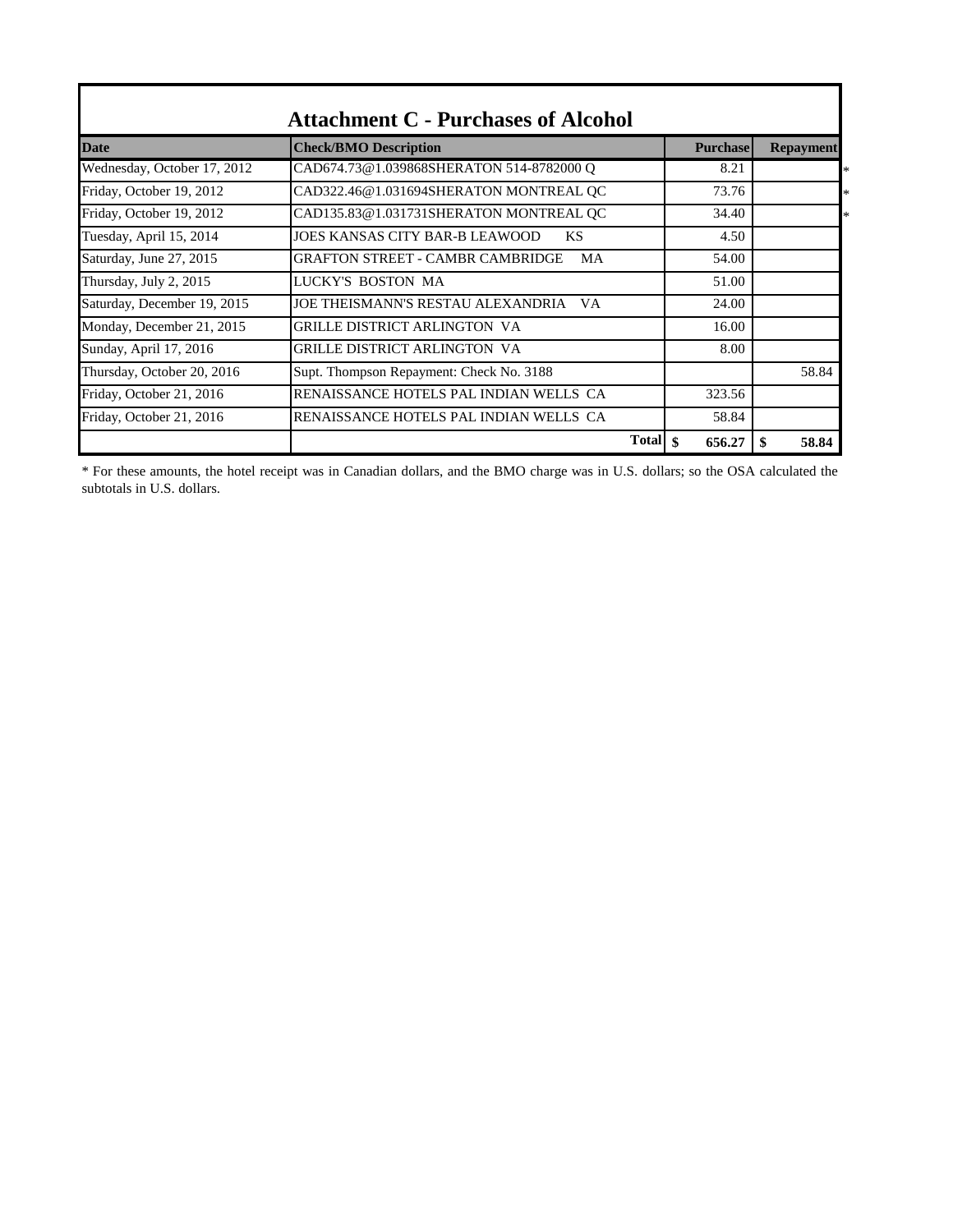|                           | <b>Attachment D - Purchases of Sports Memorabilia</b> |                 |                |
|---------------------------|-------------------------------------------------------|-----------------|----------------|
| <b>Date</b>               | <b>BMO</b> Description                                | <b>Purchase</b> | <b>Refund</b>  |
| Tuesday, April 14, 2015   | THE GREAT FRAME UP 275 BURNSVILLE<br><b>MN</b>        | 440.84          |                |
| Saturday, April 18, 2015  | AMAZON MKTPLACE PMTS AMZN.COM/BILL WA                 | 105.00          |                |
| Tuesday, April 21, 2015   | AMAZON MKTPLACE PMTS AMZN.COM/BILL WA                 | 25.98           |                |
| Tuesday, April 21, 2015   | AMAZON MKTPLACE PMTS AMZN.COM/BILL WA                 | 23.99           |                |
| Wednesday, April 22, 2015 | AMAZON MKTPLACE PMTS AMZN.COM/BILL WA                 | 173.99          |                |
| Wednesday, April 22, 2015 | Amazon.com AMZN.COM/BILL WA                           | 80.94           |                |
| Thursday, April 23, 2015  | AMAZON MKTPLACE PMTS AMZN.COM/BILL WA                 | 134.98          |                |
| Thursday, April 23, 2015  | AMAZON MKTPLACE PMTS AMZN.COM/BILL WA                 | 47.33           |                |
| Wednesday, March 16, 2016 | PAYPAL *DOLCE PELLE 4029357733<br>CA                  | 205.94          |                |
| Wednesday, March 16, 2016 | PAYPAL *DOLCE PELLE 4029357733<br>CA                  |                 | 205.94         |
| Friday, April 1, 2016     | PAYPAL *NGANDOZA<br>4029357733<br>CA                  | 220.00          |                |
| Tuesday, April 5, 2016    | PAYPAL *LIBRAOFQUEE<br>4029357733<br>CA               | 19.00           |                |
| Thursday, April 14, 2016  | FRG*FANSEDGE.COM<br>877-965-3955 FL                   | 156.98          |                |
| Thursday, April 14, 2016  | FRG*FANSEDGE.COM<br>877-965-3955 FL                   | 156.98          |                |
| Sunday, May 1, 2016       | PAYPAL *LBARKOSKI12<br>4029357733<br><b>CA</b>        | 60.00           |                |
| Sunday, May 1, 2016       | PAYPAL *STARSSPORTS<br>4029357733<br>CA               | 44.98           |                |
| Sunday, May 1, 2016       | PAYPAL *GLITTERGRAP<br>4029357733<br><b>CA</b>        | 35.99           |                |
| Tuesday, May 3, 2016      | PAYPAL *BRADFORDEXC<br>4029357733<br><b>CA</b>        | 150.93          |                |
|                           | Total \,                                              | 2,083.85        | - \$<br>205.94 |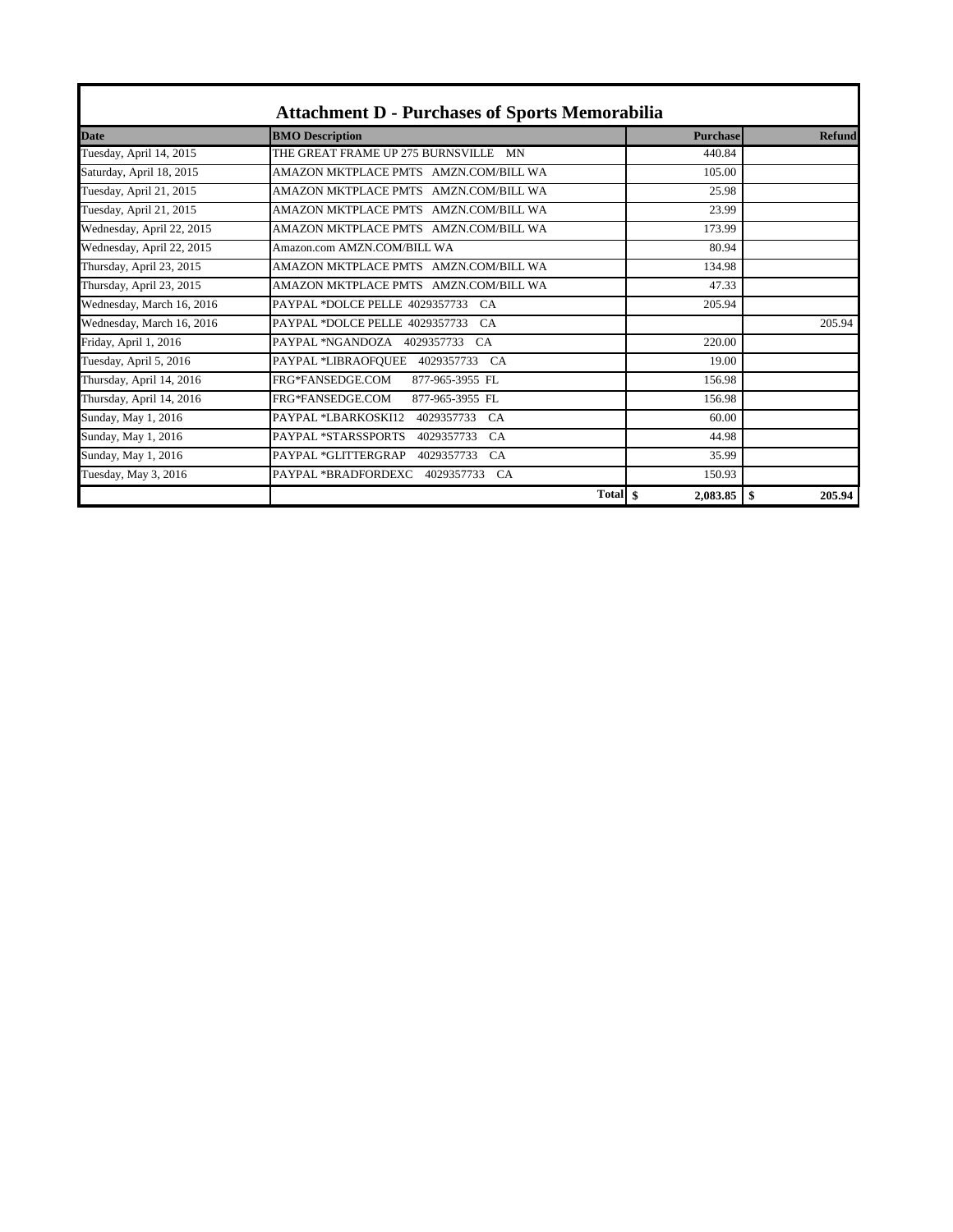| <b>Attachment E - Unmonitored Electronics and Accessory Purchases</b> |                                          |                 |  |
|-----------------------------------------------------------------------|------------------------------------------|-----------------|--|
| <b>Date</b>                                                           | <b>BMO</b> Description                   | <b>Purchase</b> |  |
| Saturday, February 25, 2012                                           | Best Buy 00000075 ROSEVILLE<br>MN        | 897.30          |  |
| Wednesday, June 13, 2012                                              | Amazon.com AMZN.COM/BILL WA              | 299.00          |  |
| Tuesday, July 10, 2012                                                | AMAZON MKTPLACE PMTS AMZN.COM/BILL WA    | 48.96           |  |
| Saturday, July 21, 2012                                               | Amazon.com AMZN.COM/BILL WA              | 14.28           |  |
| Sunday, July 22, 2012                                                 | Amazon.com AMZN.COM/BILL WA              | 229.99          |  |
| Sunday, September 9, 2012                                             | Amazon.com AMZN.COM/BILL WA              | 79.99           |  |
| Monday, November 5, 2012                                              | AMAZON MKTPLACE PMTS AMZN.COM/BILL WA    | 22.98           |  |
| Tuesday, December 4, 2012                                             | Amazon.com AMZN.COM/BILL WA              | 108.98          |  |
| Thursday, February 7, 2013                                            | Amazon.com AMZN.COM/BILL WA              | 33.98           |  |
| Tuesday, May 21, 2013                                                 | AMAZON MKTPLACE PMTS AMZN.COM/BILL WA    | 63.96           |  |
| Friday, June 28, 2013                                                 | Amazon.com AMZN.COM/BILL WA              | 990.98          |  |
| Monday, July 1, 2013                                                  | 00000117 BLAINE<br><b>BEST BUY</b><br>MN | 149.95          |  |
| Monday, July 1, 2013                                                  | Amazon.com AMZN.COM/BILL WA              | 33.98           |  |
| Tuesday, July 16, 2013                                                | AMAZON MKTPLACE PMTS AMZN.COM/BILL WA    | 994.13          |  |
| Wednesday, August 28, 2013                                            | Amazon.com AMZN.COM/BILL WA              | 165.98          |  |
| Friday, September 27, 2013                                            | AMAZON MKTPLACE PMTS AMZN.COM/BILL WA    | 47.98           |  |
| Monday, September 30, 2013                                            | Amazon.com AMZN.COM/BILL WA              | 119.00          |  |
| Monday, October 7, 2013                                               | AMAZON MKTPLACE PMTS AMZN.COM/BILL WA    | 53.98           |  |
| Tuesday, November 19, 2013                                            | AMAZON MKTPLACE PMTS AMZN.COM/BILL WA    | 149.95          |  |
| Monday, March 17, 2014                                                | AMAZON MKTPLACE PMTS AMZN.COM/BILL WA    | 45.99           |  |
| Tuesday, June 17, 2014                                                | AMAZON MKTPLACE PMTS AMZN.COM/BILL WA    | 280.65          |  |
| Wednesday, September 24, 2014                                         | AMAZON MKTPLACE PMTS AMZN.COM/BILL WA    | 16.83           |  |
| Tuesday, October 14, 2014                                             | AMAZON MKTPLACE PMTS AMZN.COM/BILL WA    | 19.99           |  |
| Monday, October 27, 2014                                              | Amazon.com AMZN.COM/BILL WA              | 122.91          |  |
| Tuesday, July 21, 2015                                                | Amazon.com AMZN.COM/BILL WA              | 118.68          |  |
| Saturday, August 15, 2015                                             | AMAZON MKTPLACE PMTS AMZN.COM/BILL WA    | 35.99           |  |
| Wednesday, August 26, 2015                                            | AMAZON MKTPLACE PMTS AMZN.COM/BILL WA    | 205.98          |  |
| Wednesday, August 26, 2015                                            | AMAZON MKTPLACE PMTS AMZN.COM/BILL WA    | 12.29           |  |
| Monday, September 7, 2015                                             | AMAZON.COM AMZN.COM/BI AMZN.COM/BILL WA  | 70.53           |  |
| Tuesday, September 8, 2015                                            | AMAZON MKTPLACE PMTS AMZN.COM/BILL WA    | 54.46           |  |
| Tuesday, September 8, 2015                                            | AMAZON MKTPLACE PMTS AMZN.COM/BILL WA    | 39.98           |  |
| Friday, September 25, 2015                                            | Amazon.com AMZN.COM/BILL WA              | 1,597.78        |  |
| Friday, October 2, 2015                                               | Amazon Digital Svcs 866-216-1072 WA      | 246.95          |  |
| Friday, October 9, 2015                                               | AMAZON MKTPLACE PMTS AMZN.COM/BILL WA    | 33.98           |  |
| Sunday, November 29, 2015                                             | AMAZON MKTPLACE PMTS AMZN.COM/BILL WA    | 155.06          |  |
| Monday, November 30, 2015                                             | AMAZON MKTPLACE PMTS AMZN.COM/BILL WA    | 92.99           |  |
| Monday, November 30, 2015                                             | Amazon.com AMZN.COM/BILL WA              | 32.12           |  |
| Wednesday, December 30, 2015                                          | AMAZON DIGITAL SVCS 86 866-216-1072 WA   | 117.01          |  |
| Friday, January 1, 2016                                               | AMAZON MKTPLACE PMTS AMZN.COM/BILL WA    | 36.15           |  |
| Sunday, May 1, 2016                                                   | AMAZON MKTPLACE PMTS AMZN.COM/BILL WA    | 24.99           |  |
| Saturday, June 4, 2016                                                | AMAZON MKTPLACE PMTS AMZN.COM/BILL WA    | 24.88           |  |
| Sunday, July 3, 2016                                                  | AMAZON.COM AMZN.COM/BI AMZN.COM/BILL WA  | 72.12           |  |
| Monday, July 4, 2016                                                  | AMAZON.COM AMZN.COM/BI AMZN.COM/BILL WA  | 53.63           |  |
| Friday, October 21, 2016                                              | AMAZON.COM AMZN.COM/BI AMZN.COM/BILL WA  | 47.93           |  |
|                                                                       | <b>Total Purchases</b> \$                | 8,065.22        |  |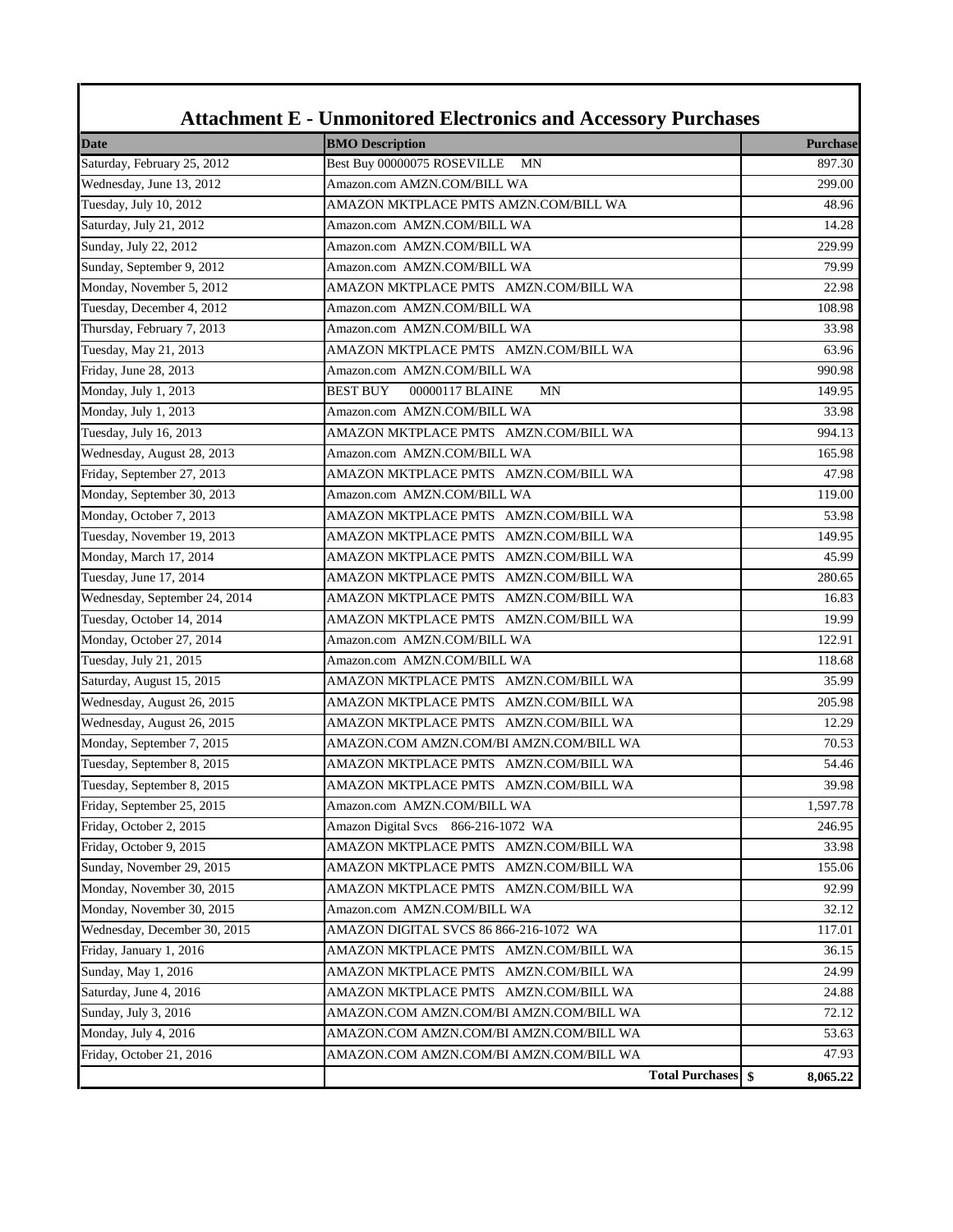| <b>Date</b>                  | <b>Check/BMO Description</b>                | <b>Purchase</b> | <b>Refund/Repayment</b> |
|------------------------------|---------------------------------------------|-----------------|-------------------------|
| Thursday, September 6, 2012  | SAMS CLUB#6311 SHAKOPEE<br><b>MN</b>        | 26.25           |                         |
| Friday, October 11, 2013     | AmazonPrime Membership amzn.com/prme NV     | 79.00           |                         |
| Tuesday, October 15, 2013    | <b>SAMS INTERNET 888-746-7726 AR</b>        | 149.98          |                         |
| Tuesday, August 19, 2014     | Amazon Digital Svcs 866-216-1072 WA         | 9.99            |                         |
| Friday, September 19, 2014   | Amazon Digital Svcs 866-216-1072 WA         | 9.99            |                         |
| Saturday, September 20, 2014 | Supt. Thompson Repayment: Check No. 3119    |                 | 19.98                   |
| Monday, October 13, 2014     | AmazonPrime Membership amzn.com/prme NV     | 99.00           |                         |
| Sunday, October 19, 2014     | MN ALUMNI ASSOC 06126242323 MN              | 550.00          |                         |
| Sunday, October 19, 2014     | Amazon Digital Svcs 866-216-1072 WA         | 10.68           |                         |
| Sunday, October 19, 2014     | NIM*nextissue.com 6506 650-646-2202 NY      | 9.99            |                         |
| Thursday, October 30, 2014   | Supt. Thompson Repayment: Check No 3120     |                 | 20.67                   |
| Wednesday, November 19, 2014 | Amazon Digital Svcs 866-216-1072 WA         | 10.68           |                         |
| Wednesday, November 19, 2014 | NIM*nextissue.com 6506 650-646-2202 NY      | 9.99            |                         |
| Friday, December 19, 2014    | Amazon Digital Svcs 866-216-1072 WA         | 10.68           |                         |
| Friday, December 19, 2014    | NIM*nextissue.com 6506 650-646-2202 NY      | 9.99            |                         |
| Saturday, December 20, 2014  | Supt. Thompson Repayment: Check No 3213     |                 | 41.34                   |
| Monday, January 19, 2015     | Amazon Digital Svcs 866-216-1072 WA         | 10.68           |                         |
| Monday, January 19, 2015     | NIM*nextissue.com 6506 650-646-2202 NY      | 9.99            |                         |
| Thursday, February 19, 2015  | Amazon Digital Svcs 866-216-1072 WA         | 9.99            |                         |
| Thursday, March 19, 2015     | Amazon Digital Svcs 866-216-1072 WA         | 9.99            |                         |
| Sunday, April 19, 2015       | Amazon Digital Svcs 866-216-1072 WA         | 9.99            |                         |
| Tuesday, May 19, 2015        | Amazon Digital Svcs 866-216-1072 WA         | 9.99            |                         |
| Friday, June 19, 2015        | Amazon Digital Svcs 866-216-1072 WA         | 9.99            |                         |
| Sunday, July 19, 2015        | Amazon Digital Svcs 866-216-1072 WA         | 10.68           |                         |
| Wednesday, August 19, 2015   | Amazon Digital Svcs 866-216-1072 WA         | 10.68           |                         |
| Saturday, September 19, 2015 | AMAZON DIGITAL SVCS 86 866-216-1072 WA      | 10.68           |                         |
| Monday, October 12, 2015     | AmazonPrime Membership amzn.com/prme NV     | 99.00           |                         |
| Monday, October 19, 2015     | Amazon Digital Svcs 866-216-1072 WA         | 10.73           |                         |
| Thursday, November 19, 2015  | Amazon Digital Svcs 866-216-1072 WA         | 10.73           |                         |
| Saturday, December 19, 2015  | AMAZON DIGITAL SVCS 86 866-216-1072 WA      | 10.73           |                         |
| Tuesday, January 19, 2016    | Amazon Digital Svcs 866-216-1072 WA         | 10.73           |                         |
| Friday, February 19, 2016    | Amazon Digital Svcs 866-216-1072 WA         | 10.73           |                         |
| Tuesday, March 1, 2016       | Audible 888-283-5051 NJ                     | 16.05           |                         |
| Saturday, March 19, 2016     | Amazon Digital Svcs 866-216-1072 WA         | 10.73           |                         |
| Friday, April 1, 2016        | Audible 888-283-5051 NJ                     | 16.05           |                         |
| Tuesday, April 19, 2016      | AMAZON DIGITAL SVCS 86 866-216-1072 WA      | 10.73           |                         |
| Sunday, May 1, 2016          | Audible 888-283-5051 NJ                     | 16.05           |                         |
| Friday, May 20, 2016         | AMAZON DIGITAL SVCS 86 866-216-1072 WA      | 10.73           |                         |
| Wednesday, June 1, 2016      | Audible 888-283-5051 NJ                     | 16.05           |                         |
| Sunday, June 19, 2016        | Amazon Digital Svcs 866-216-1072 WA         | 10.73           |                         |
| Friday, July 1, 2016         | Audible 888-283-5051 NJ                     | 16.05           |                         |
| Wednesday, July 6, 2016      | PAYPAL *MARSHALLMEM 6175664353<br><b>CA</b> | 50.00           |                         |
| Tuesday, July 12, 2016       | AMAZON DIGITAL SVCS 86 866-216-1072 WA      |                 | 10.73                   |
| Tuesday, July 12, 2016       | Amazon Digital Svcs 866-216-1072 WA         |                 | 10.73                   |
| Tuesday, July 12, 2016       | AMAZON DIGITAL SVCS 86 866-216-1072 WA      |                 | 10.73                   |
| Tuesday, October 11, 2016    | AmazonPrime Membership amzn.com/prme WA     | 99.00           |                         |
|                              |                                             | 1,513.70        | \$<br>114.18            |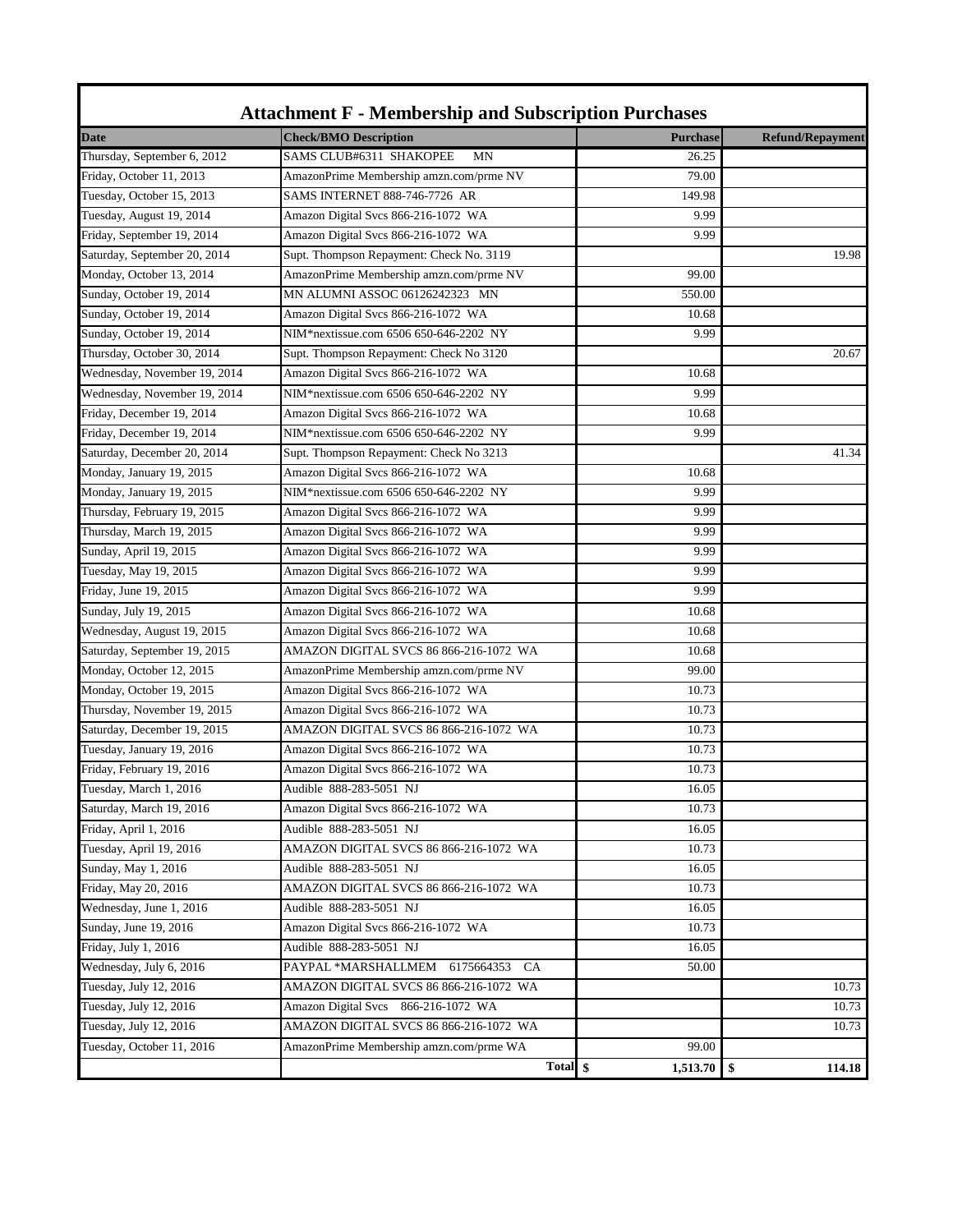|                              | <b>Attachment G - Apparent Non-Business-Related Purchases</b> |                 |                         |
|------------------------------|---------------------------------------------------------------|-----------------|-------------------------|
| <b>Date</b>                  | <b>Check/BMO Description</b>                                  | <b>Purchase</b> | <b>Refund/Repayment</b> |
| Saturday, June 9, 2012       | Amazon.com AMZN.COM/BILL WA                                   | 43.86           |                         |
| Saturday, June 9, 2012       | AMAZON MKTPLACE PMTS AMZN.COM/BILL WA                         | 3.50            |                         |
| Saturday, June 16, 2012      | Amazon Services-Kindle 866-321-8851 WA                        | 18.99           |                         |
| Saturday, June 16, 2012      | Amazon Services-Kindle 866-321-8851 WA                        | 6.99            |                         |
| Saturday, June 16, 2012      | Amazon Services-Kindle 866-321-8851 WA                        | 3.99            |                         |
| Tuesday, June 19, 2012       | TOKYO SUSHI & GRILL SHAKOPEE<br>MN                            | 35.89           |                         |
| Sunday, August 12, 2012      | Supt. Thompson Repayment: Check No. 3022                      |                 | 65.86                   |
| Wednesday, August 15, 2012   | AMAZON MKTPLACE PMTS AMZN.COM/BILL WA                         | 75.92           |                         |
| Monday, September 3, 2012    | Amazon.com AMZN.COM/BILL WA                                   | 64.81           |                         |
| Wednesday, September 5, 2012 | AMAZON MKTPLACE PMTS AMZN.COM/BILL WA                         | 44.52           |                         |
| Wednesday, September 5, 2012 | Amazon.com AMZN.COM/BILL WA                                   | 13.42           |                         |
| Thursday, September 6, 2012  | AMAZON MKTPLACE PMTS AMZN.COM/BILL WA                         | 29.98           |                         |
| Sunday, September 9, 2012    | Supt. Thompson Repayment: Check No. 2715                      |                 | 29.98                   |
| Tuesday, September 18, 2012  | Amazon.com AMZN.COM/BILL WA                                   | 499.99          |                         |
| Friday, September 21, 2012   | AMAZON MKTPLACE PMTS AMZN.COM/BILL WA                         | 156.47          |                         |
| Friday, September 21, 2012   | AMAZON MKTPLACE PMTS AMZN.COM/BILL WA                         | 123.99          |                         |
| Friday, October 5, 2012      | Amazon.com AMZN.COM/BILL WA                                   | 17.77           |                         |
| Tuesday, October 9, 2012     | AMAZON MKTPLACE PMTS AMZN.COM/BILL WA                         | 28.82           |                         |
| Thursday, October 11, 2012   | AMAZON MKTPLACE PMTS AMZN.COM/BILL WA                         | 119.06          |                         |
| Thursday, October 11, 2012   | Amazon.com AMZN.COM/BILL WA                                   | 35.55           |                         |
| Thursday, October 11, 2012   | AMAZON MKTPLACE PMTS AMZN.COM/BILL WA                         | 13.94           |                         |
| Friday, October 12, 2012     | Amazon.com AMZN.COM/BILL WA                                   | 11.55           |                         |
| Monday, October 15, 2012     | Supt. Thompson Repayment: Cash                                |                 | 500.00                  |
| Wednesday, October 17, 2012  | CAD674.73@1.039868SHERATON 514-8782000 Q                      | 5.97            |                         |
| Thursday, October 18, 2012   | AMAZON MKTPLACE PMTS AMZN.COM/BILL WA                         |                 | 123.99                  |
| Friday, October 26, 2012     | Supt. Thompson Repayment: Check No 2718                       |                 | 17.77                   |
| Friday, October 26, 2012     | Supt. Thompson Repayment: Check No. 2717                      |                 | 156.47                  |
| Thursday, November 8, 2012   | AMAZON MKTPLACE PMTS AMZN.COM/BILL WA                         | 90.92           |                         |
| Thursday, November 8, 2012   | Amazon.com AMZN.COM/BILL WA                                   | 75.74           |                         |
| Thursday, November 8, 2012   | Amazon.com AMZN.COM/BILL WA                                   | 44.44           |                         |
| Thursday, November 8, 2012   | AMAZON MKTPLACE PMTS AMZN.COM/BILL WA                         | 35.00           |                         |
| Thursday, November 8, 2012   | Amazon.com AMZN.COM/BILL WA                                   | 29.20           |                         |
| Thursday, November 8, 2012   | AMAZON MKTPLACE PMTS AMZN.COM/BILL WA                         | 16.49           |                         |
| Thursday, November 8, 2012   | AMAZON MKTPLACE PMTS AMZN.COM/BILL WA                         | 11.16           |                         |
| Monday, November 12, 2012    | AMAZON MKTPLACE PMTS AMZN.COM/BILL WA                         | 29.66           |                         |
| Saturday, November 24, 2012  | AMAZON MKTPLACE PMTS AMZN.COM/BILL WA                         | 333.94          |                         |
| Saturday, November 24, 2012  | AMAZON MKTPLACE PMTS AMZN.COM/BILL WA                         | 30.94           |                         |
| Thursday, December 13, 2012  | SPRINT / WL - ORL<br>ORLAND PARK IL                           | 27.24           |                         |
| Monday, December 17, 2012    | Amazon.com AMZN.COM/BILL WA                                   | 104.99          |                         |
|                              |                                                               |                 |                         |
| Monday, December 17, 2012    | Amazon.com AMZN.COM/BILL WA                                   | 67.39           |                         |
| Thursday, January 10, 2013   | Supt. Thompson Repayment: Check No 3264                       |                 | 364.88                  |
| Friday, February 1, 2013     | AMAZON MKTPLACE PMTS AMZN.COM/BILL WA                         |                 | 16.49                   |
| Friday, February 1, 2013     | AMAZON MKTPLACE PMTS AMZN.COM/BILL WA                         |                 | 23.97                   |
| Friday, February 1, 2013     | Amazon.com AMZN.COM/BILL WA                                   |                 | 75.74                   |
| Wednesday, February 27, 2013 | Amazon.com AMZN.COM/BILL WA                                   | 14.87           |                         |
| Friday, June 7, 2013         | AMAZON MKTPLACE PMTS AMZN.COM/BILL WA                         | 93.98           |                         |
| Wednesday, July 31, 2013     | Amazon.com AMZN.COM/BILL WA                                   | 94.99           |                         |
| Tuesday, October 8, 2013     | Amazon.com AMZN.COM/BILL WA                                   | 64.60           |                         |
| Saturday, October 19, 2013   | AMAZON MKTPLACE PMTS AMZN.COM/BILL WA                         | 28.98           |                         |
| Saturday, October 19, 2013   | AMAZON MKTPLACE PMTS AMZN.COM/BILL WA                         | 23.58           |                         |
| Monday, October 28, 2013     | Amazon.com AMZN.COM/BILL WA                                   | 163.17          |                         |
| Monday, October 28, 2013     | AMAZON MKTPLACE PMTS AMZN.COM/BILL WA                         | 5.34            |                         |
| Thursday, December 26, 2013  | BEMOBILE DETROIT LAKES DETROIT LAKES MN                       | 117.40          |                         |
| Monday, February 3, 2014     | AMZ*Typo Products, LLC amzn.com/pmts WA                       | 104.99          |                         |
| Monday, March 24, 2014       | Amazon.com AMZN.COM/BILL WA                                   | 30.93           |                         |
| Monday, March 24, 2014       | Amazon.com AMZN.COM/BILL WA                                   | 24.99           |                         |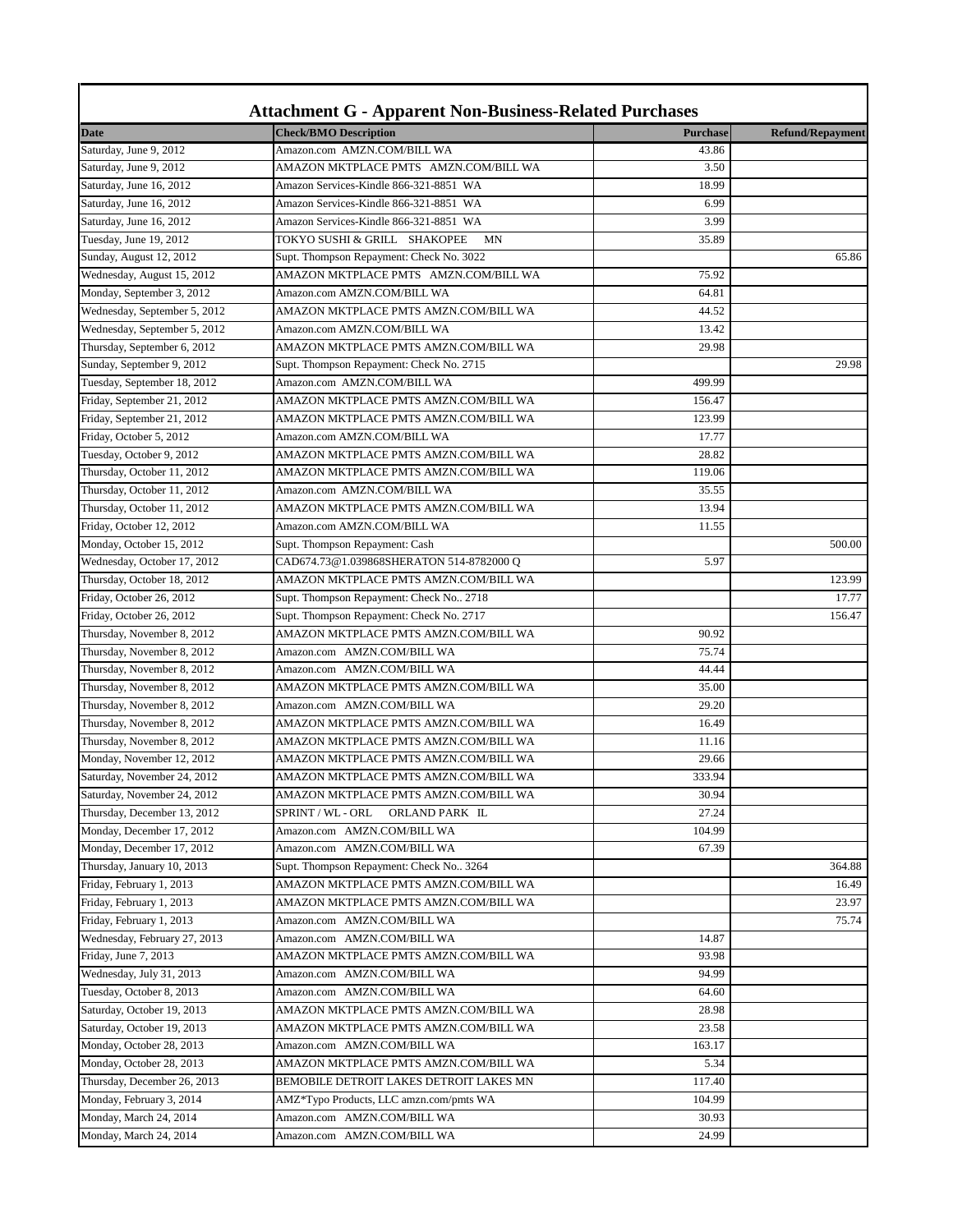| <b>Attachment G - Apparent Non-Business-Related Purchases (Continued)</b> |                                          |                 |                         |  |
|---------------------------------------------------------------------------|------------------------------------------|-----------------|-------------------------|--|
| Date                                                                      | <b>Check/BMO Description</b>             | <b>Purchase</b> | <b>Refund/Repayment</b> |  |
| Monday, March 24, 2014                                                    | Amazon.com AMZN.COM/BILL WA              | 17.99           |                         |  |
| Monday, March 24, 2014                                                    | AMAZON MKTPLACE PMTS AMZN.COM/BILL WA    | 13.98           |                         |  |
| Tuesday, March 25, 2014                                                   | AMAZON MKTPLACE PMTS AMZN.COM/BILL WA    | 16.38           |                         |  |
| Tuesday, March 25, 2014                                                   | AMAZON MKTPLACE PMTS AMZN.COM/BILL WA    | 12.99           |                         |  |
| Saturday, April 12, 2014                                                  | AMAZON MKTPLACE PMTS AMZN.COM/BILL WA    | 283.94          |                         |  |
| Thursday, May 1, 2014                                                     | Supt. Thompson Repayment: Check No. 2727 |                 | 168.51                  |  |
| Tuesday, May 6, 2014                                                      | <b>DB.TT/CCHELP CA</b><br><b>DROPBOX</b> | 238.00          |                         |  |
| Monday, May 19, 2014                                                      | Amazon.com AMZN.COM/BILL WA              | 63.75           |                         |  |
| Monday, June 9, 2014                                                      | Amazon.com AMZN.COM/BILL WA              | 24.10           |                         |  |
| Saturday, June 21, 2014                                                   | AMAZON MKTPLACE PMTS AMZN.COM/BILL WA    | 89.99           |                         |  |
| Monday, June 30, 2014                                                     | Amazon.com AMZN.COM/BILL WA              | 17.99           |                         |  |
| Thursday, July 24, 2014                                                   | AMAZON MKTPLACE PMTS AMZN.COM/BILL WA    | 84.99           |                         |  |
| Saturday, September 13, 2014                                              | BEST BUY MHT 00009472 ORANGE<br>CA       | 97.18           |                         |  |
| Monday, October 13, 2014                                                  | AMAZON MKTPLACE PMTS AMZN.COM/BILL WA    | 17.95           |                         |  |
| Tuesday, October 14, 2014                                                 | COFFEE TA CREAM<br><b>SHAKOPEE</b><br>MN | 45.81           |                         |  |
| Saturday, October 18, 2014                                                | AMAZON MKTPLACE PMTS AMZN.COM/BILL WA    | 24.48           |                         |  |
| Saturday, October 18, 2014                                                | AMAZON MKTPLACE PMTS AMZN.COM/BILL WA    | 14.99           |                         |  |
| Sunday, October 19, 2014                                                  | Amazon.com AMZN.COM/BILL WA              | 9.61            |                         |  |
| Monday, October 20, 2014                                                  | AMAZON MKTPLACE PMTS AMZN.COM/BILL WA    | 98.70           |                         |  |
| Monday, October 20, 2014                                                  | PAYPAL *HENGEDOCKS<br>4029357733 CA      | 86.12           |                         |  |
| Monday, October 20, 2014                                                  | AMAZON MKTPLACE PMTS AMZN.COM/BILL WA    | 40.07           |                         |  |
| Thursday, October 23, 2014                                                | AMAZON MKTPLACE PMTS AMZN.COM/BILL WA    | 42.85           |                         |  |
| Thursday, October 30, 2014                                                | Supt. Thompson Repayment: Check No. 3120 |                 | 153.33                  |  |
| Sunday, December 14, 2014                                                 | AMAZON MKTPLACE PMTS AMZN.COM/BILL WA    | 21.95           |                         |  |
| Tuesday, January 20, 2015                                                 | Amazon.com AMZN.COM/BILL WA              | 31.92           |                         |  |
| Tuesday, March 3, 2015                                                    | AMAZON MKTPLACE PMTS AMZN.COM/BILL WA    | 373.99          |                         |  |
| Wednesday, April 8, 2015                                                  | USPS 26860008733413030 SHAKOPEE<br>MN    | 90.57           |                         |  |
| Wednesday, April 22, 2015                                                 | TARGET 00012724 SHAKOPEE<br>MN           | 40.52           |                         |  |
| Thursday, April 30, 2015                                                  | AMAZON MKTPLACE PMTS AMZN.COM/BILL WA    | 47.95           |                         |  |
| Monday, May 4, 2015                                                       | AMAZON MKTPLACE PMTS AMZN.COM/BILL WA    | 58.73           |                         |  |
| Wednesday, May 6, 2015                                                    | DROPBOX*V354P96KQN4C DB.TT/CCHELP CA     | 238.00          |                         |  |
| Saturday, May 30, 2015                                                    | Amazon.com AMZN.COM/BILL WA              | 9.55            |                         |  |
| Saturday, June 6, 2015                                                    | GARMIN INTERNATIONAL 09133978200 KS      | 89.99           |                         |  |
| Thursday, July 23, 2015                                                   | Amazon.com AMZN.COM/BILL WA              | 67.73           |                         |  |
| Monday, September 7, 2015                                                 | AMAZON MKTPLACE PMTS AMZN.COM/BILL WA    | 199.99          |                         |  |
| Monday, September 7, 2015                                                 | AMAZON MKTPLACE PMTS AMZN.COM/BILL WA    | 173.99          |                         |  |
| Tuesday, September 22, 2015                                               | PAYPAL *GC INC 4029357733 CA             | 219.99          |                         |  |
| Thursday, October 8, 2015                                                 | Amazon.com AMZN.COM/BILL WA              | 428.39          |                         |  |
| Thursday, October 22, 2015                                                | PAYPAL *WILD WEST 4029357733<br>CA       | 259.95          |                         |  |
| Friday, October 23, 2015                                                  | PAYPAL *WILD WEST 4029357733<br>CA       |                 | 259.95                  |  |
| Sunday, October 25, 2015                                                  | AMAZON MKTPLACE PMTS AMZN.COM/BILL WA    | 58.98           |                         |  |
| Monday, October 26, 2015                                                  | AMAZON MKTPLACE PMTS AMZN.COM/BILL WA    | 472.42          |                         |  |
| Tuesday, October 27, 2015                                                 | Amazon.com AMZN.COM/BILL WA              |                 | 372.60                  |  |
| Wednesday, November 11, 2015                                              | Amazon.com AMZN.COM/BILL WA              |                 | 52.81                   |  |
| Thursday, December 3, 2015                                                | AMAZON MKTPLACE PMTS AMZN.COM/BILL WA    | 71.90           |                         |  |
| Monday, December 14, 2015                                                 | AMAZON MKTPLACE PMTS AMZN.COM/BILL WA    | 56.95           |                         |  |
| Monday, December 14, 2015                                                 | AMAZON MKTPLACE PMTS AMZN.COM/BILL WA    | 49.99           |                         |  |
| Monday, February 8, 2016                                                  | Amazon.com AMZN.COM/BILL WA              | 193.26          |                         |  |
| Wednesday, February 24, 2016                                              | Amazon.com AMZN.COM/BILL WA              |                 | 184.28                  |  |
| Wednesday, March 9, 2016                                                  | AMAZON MKTPLACE PMTS AMZN.COM/BILL WA    | 76.95           |                         |  |
| Thursday, March 10, 2016                                                  | AMAZON MKTPLACE PMTS AMZN.COM/BILL WA    | 12.99           |                         |  |
|                                                                           |                                          | 39.96           |                         |  |
| Monday, March 28, 2016                                                    | AMAZON MKTPLACE PMTS AMZN.COM/BILL WA    |                 |                         |  |
| Wednesday, April 13, 2016                                                 | AMAZON MKTPLACE PMTS AMZN.COM/BILL WA    | 362.79          |                         |  |
| Tuesday, May 17, 2016                                                     | SAMS INTERNET 08887467726 AR             | 161.04          |                         |  |
| Wednesday, May 18, 2016                                                   | AMAZON MKTPLACE PMTS AMZN.COM/BILL WA    | 49.99           |                         |  |
| Friday, May 20, 2016                                                      | AMAZON.COM AMZN.COM/BI AMZN.COM/BILL WA  | 51.38           |                         |  |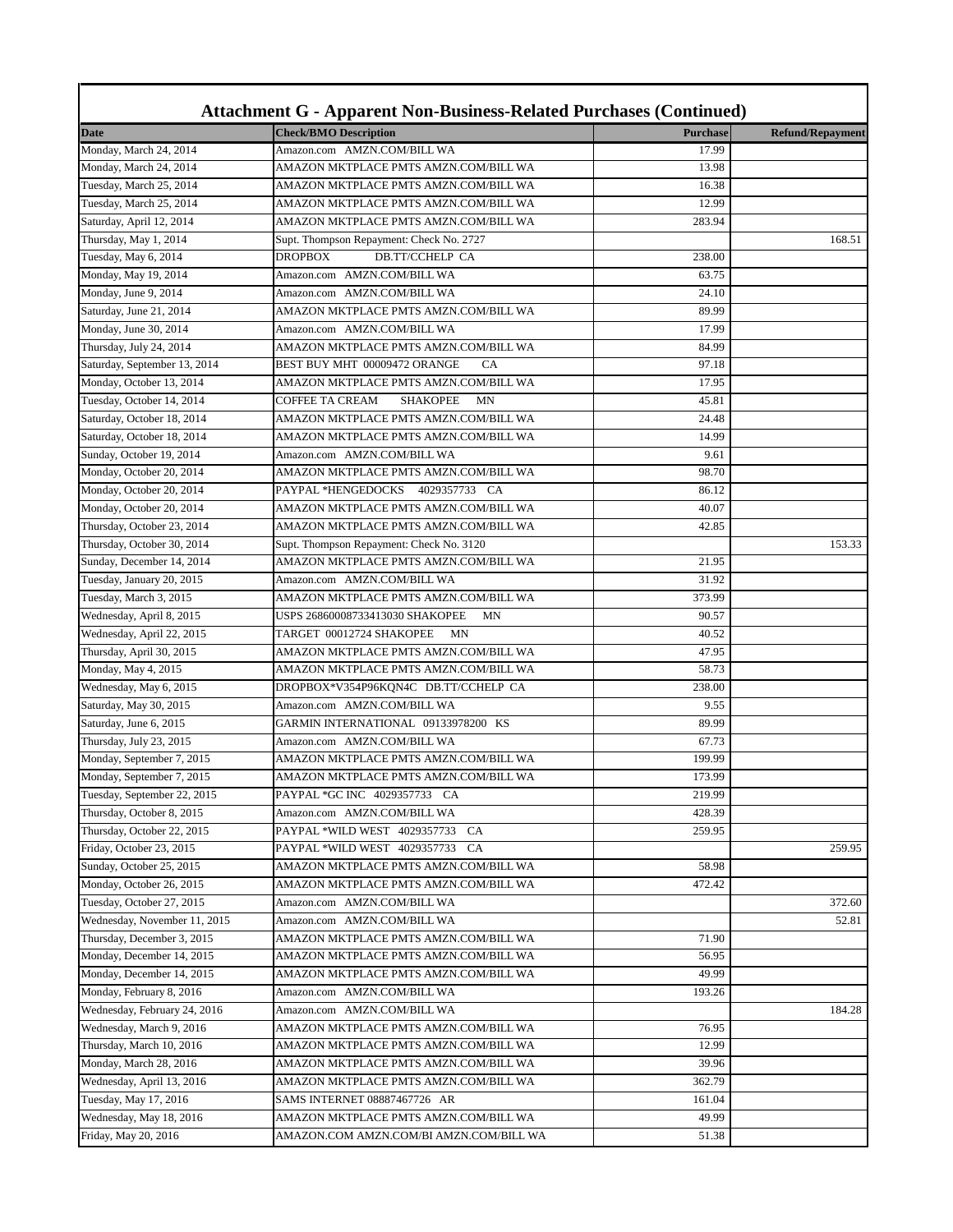| <b>Attachment G - Apparent Non-Business-Related Purchases (Continued)</b> |                                         |                 |                         |
|---------------------------------------------------------------------------|-----------------------------------------|-----------------|-------------------------|
| <b>Date</b>                                                               | <b>Check/BMO Description</b>            | <b>Purchase</b> | <b>Refund/Repayment</b> |
| Friday, May 20, 2016                                                      | Amazon.com AMZN.COM/BILL WA             | 51.38           |                         |
| Monday, May 23, 2016                                                      | AMAZON MKTPLACE PMTS AMZN.COM/BILL WA   | 61.74           |                         |
| Monday, May 23, 2016                                                      | AMAZON.COM AMZN.COM/BI AMZN.COM/BILL WA | 32.20           |                         |
| Monday, May 23, 2016                                                      | AMAZON.COM AMZN.COM/BI AMZN.COM/BILL WA | 32.20           |                         |
| Monday, May 23, 2016                                                      | AMAZON.COM AMZN.COM/BI AMZN.COM/BILL WA | 24.34           |                         |
| Tuesday, May 24, 2016                                                     | AMAZON MKTPLACE PMTS AMZN.COM/BILL WA   | 144.07          |                         |
| Tuesday, May 24, 2016                                                     | AMAZON.COM AMZN.COM/BI AMZN.COM/BILL WA | 119.11          |                         |
| Wednesday, June 8, 2016                                                   | AMAZON.COM AMZN.COM/BI AMZN.COM/BILL WA |                 | 32.20                   |
| Wednesday, June 8, 2016                                                   | AMAZON.COM AMZN.COM/BI AMZN.COM/BILL WA |                 | 51.38                   |
| Thursday, June 9, 2016                                                    | Amazon.com AMZN.COM/BILL WA             | 11.26           |                         |
| Friday, June 10, 2016                                                     | AMAZON MKTPLACE PMTS AMZN.COM/BILL WA   | 51.09           |                         |
| Saturday, June 11, 2016                                                   | <b>AMZN.COM/BILL WA</b><br>Amazon.com   | 136.36          |                         |
| Monday, June 13, 2016                                                     | AMAZON MKTPLACE PMTS AMZN.COM/BILL WA   | 45.98           |                         |
| Saturday, October 22, 2016                                                | Amazon.com AMZN.COM/BILL WA             | 42.90           |                         |
|                                                                           | Total \,                                |                 | 2,650.21                |

T